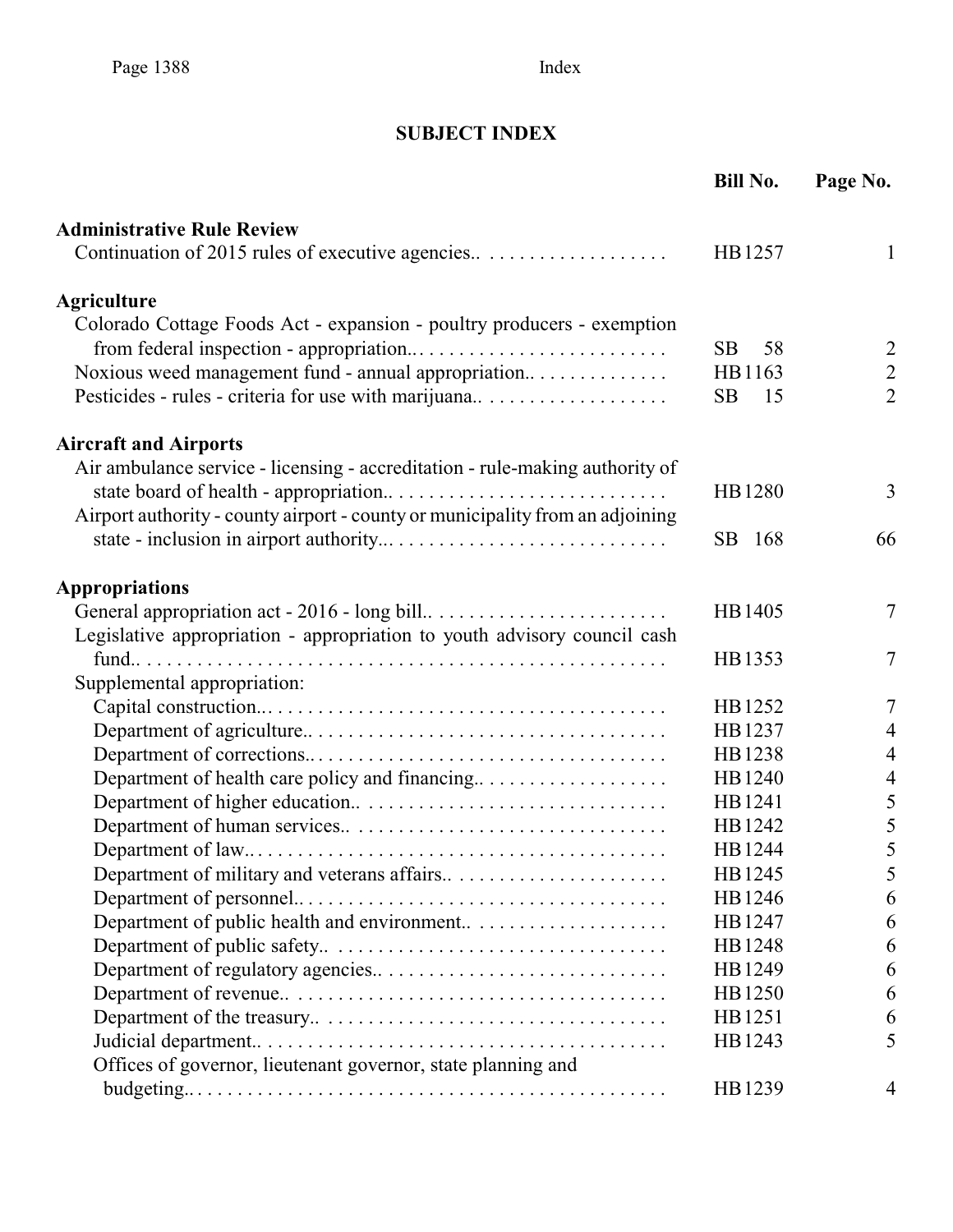## **Children and Domestic Matters**

| Child abuse and neglect:                                                        |                 |    |
|---------------------------------------------------------------------------------|-----------------|----|
|                                                                                 | SB.<br>13       | 9  |
| Task force on collection and security of digital images of evidence             |                 |    |
| of child abuse or neglect created - issues to study                             | HB1377          | 12 |
|                                                                                 | HB1165          | 10 |
| Child welfare proceedings - transfer of venue to another county                 | HB1316          | 11 |
| Civil unions - effect of parties to a civil union marrying each other -         |                 |    |
| dissolution process - coverage of civil union partners under the bigamy         |                 |    |
|                                                                                 | SB 150          | 9  |
| Courts - office of the respondent parents' counsel                              | HB1193          | 10 |
| Divorce and legal separation - restore prior name - post-decree                 | HB1085          | 21 |
|                                                                                 | HB1448          | 15 |
| Youth corrections - use of restraint or seclusion - guidelines for use - duties |                 |    |
| related to use - reporting requirements - youth seclusion working group -       |                 |    |
|                                                                                 | HB1328          | 11 |
|                                                                                 |                 |    |
| <b>Consumer and Commercial Transactions</b>                                     |                 |    |
| Charitable solicitations - charitable fraud - enhanced enforcement              |                 |    |
|                                                                                 | HB1129          | 16 |
| Deceptive trade practices:                                                      |                 |    |
| Consumer protection - selling free government services                          | HB1335          | 17 |
|                                                                                 | HB1391          | 17 |
| Foreclosure - proceeds of sale - disposition of overbid amounts - remittances   |                 |    |
| due to homeowner - contracts to assist in recovery - limits on fees             | HB1090          | 16 |
| <b>Corporations and Associations</b>                                            |                 |    |
| Filings with secretary of state - statement of correction                       | HB1330          | 18 |
| Limited liability companies - contributions - tax status - statute of frauds -  |                 |    |
|                                                                                 | HB1329          | 18 |
| Owner's interest in business entity - exemption from security interest          |                 |    |
| limits                                                                          | HB1270          | 18 |
| Partnerships - statute of frauds - governing law                                | HB1333          | 18 |
|                                                                                 |                 |    |
| <b>Corrections</b>                                                              |                 |    |
|                                                                                 | <b>SB</b><br>99 | 19 |
| Expenses of autopsies - reimbursement - appropriation                           | HB1406          | 20 |
| Parole guidelines - report regarding outcomes of decisions of the state board   |                 |    |
|                                                                                 | HB1153          | 20 |
|                                                                                 | HB1215          | 20 |
| Programs - specialized program for juveniles convicted as adults -              |                 |    |
|                                                                                 | SB 180          | 19 |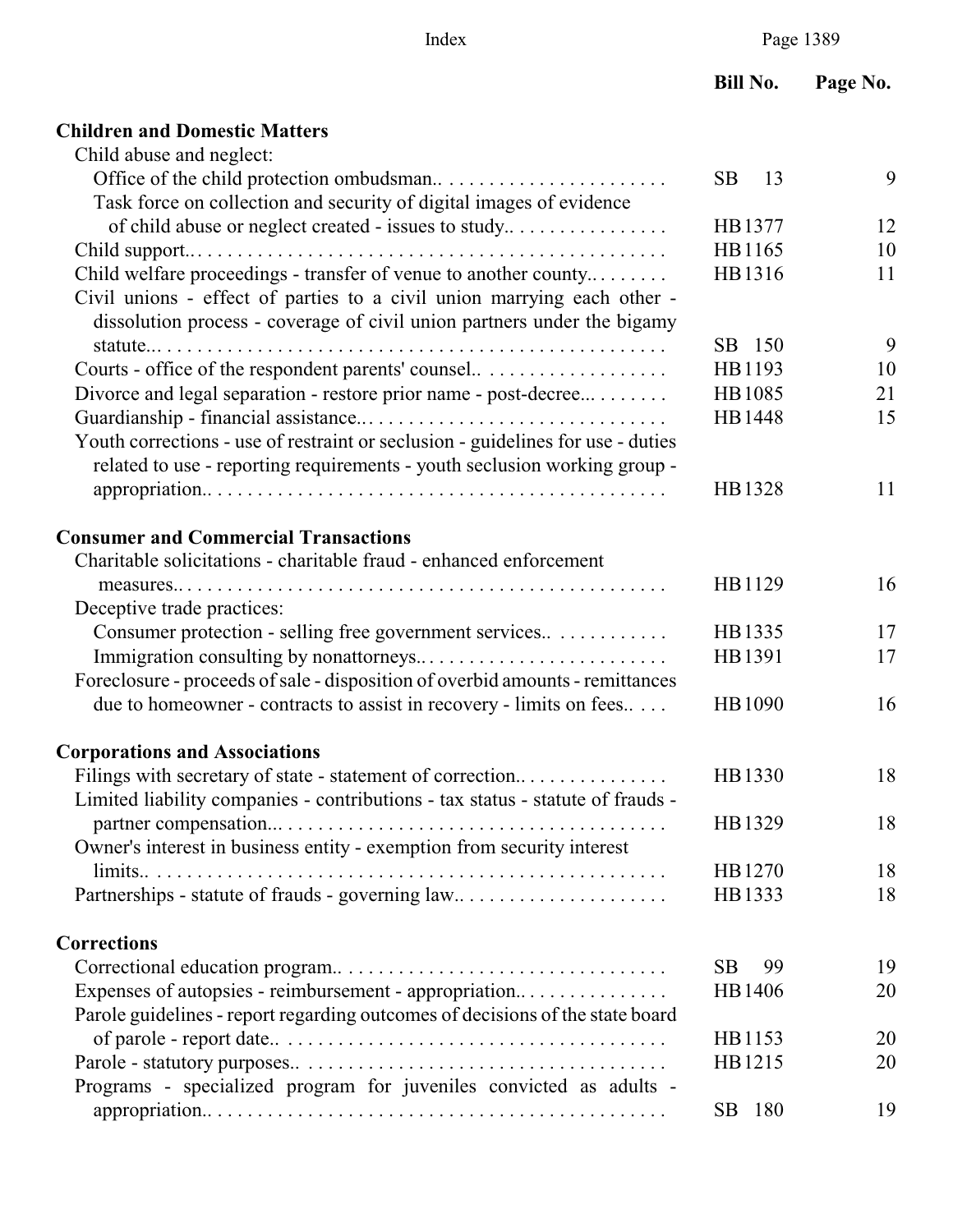| <b>Courts</b>                                                                                                                               |                 |     |
|---------------------------------------------------------------------------------------------------------------------------------------------|-----------------|-----|
| Divorce and legal separation - restore prior name - post-decree                                                                             | HB1085          | 21  |
| Domestic relations - service by publication - online posting                                                                                | HB1258          | 21  |
| Judicial nominating commissions - county court residence preference                                                                         | SB 153          | 21  |
|                                                                                                                                             | HB1309          | 22  |
| Respondent parents' counsel - appropriations to pay expenses                                                                                | SB 205          | 21  |
|                                                                                                                                             | HB1057          | 21  |
| <b>Concurrent Resolutions</b>                                                                                                               |                 |     |
| Property tax - exemption for de minimis possessory interests                                                                                | <b>SCR</b><br>2 | 190 |
| Slavery and involuntary servitude - exception when imposed as punishment                                                                    |                 |     |
|                                                                                                                                             | <b>SCR</b><br>6 | 190 |
| <b>Criminal Law and Procedure</b>                                                                                                           |                 |     |
| At-risk adult criminal victim or witness - depositions - procedure                                                                          | HB1027          | 26  |
| At-risk persons - standardize definitions - mandatory reporters<br>Certified police working dog - defined - inclusion in cruelty to animals | HB1394          | 115 |
|                                                                                                                                             | HB 1348         | 31  |
| Choke hold - use of physical force by peace officers<br>Commencement of criminal action - issuance of summons in lieu of a                  | HB1264          | 29  |
| warrant $\ldots$                                                                                                                            | HB1104          | 27  |
| Commodity metals theft task force - continuation under sunset law                                                                           | HB1182          | 28  |
| Court order for test for communicable disease after assault - requirements -                                                                |                 |     |
| Criminal justice records:                                                                                                                   | HB1393          | 31  |
|                                                                                                                                             | SB 110          | 79  |
| Records of cases disposed of other than by convictions - sealing                                                                            |                 |     |
|                                                                                                                                             | SB 116          | 81  |
|                                                                                                                                             | HB1032          | 26  |
| Custodial interrogations - record interrogations of class 1 and 2 felonies and                                                              |                 |     |
| felony sexual assault - exceptions - appropriations                                                                                         | HB 1117         | 27  |
| District attorneys - statewide discovery sharing system                                                                                     | <b>SB</b><br>91 | 24  |
| Exemptions from criminal responsibility - immunity for persons who are                                                                      |                 |     |
|                                                                                                                                             | HB1390          | 31  |
|                                                                                                                                             | HB1265          | 29  |
| Habitual domestic violence offender - procedure                                                                                             | HB1066          | 26  |
| Human trafficking council - reimbursement for travel expenses -                                                                             |                 |     |
|                                                                                                                                             | HB1033          | 26  |
| Mandatory sentencing - repeals - second degree assault - bail bond violations                                                               |                 |     |
|                                                                                                                                             | SB 102          | 24  |
| Marijuana - no edibles in the shape of a human, animal or fruit<br>Mental condition examinations - video and audio recorded - exceptions -  | HB1436          | 32  |
|                                                                                                                                             | 19<br><b>SB</b> | 23  |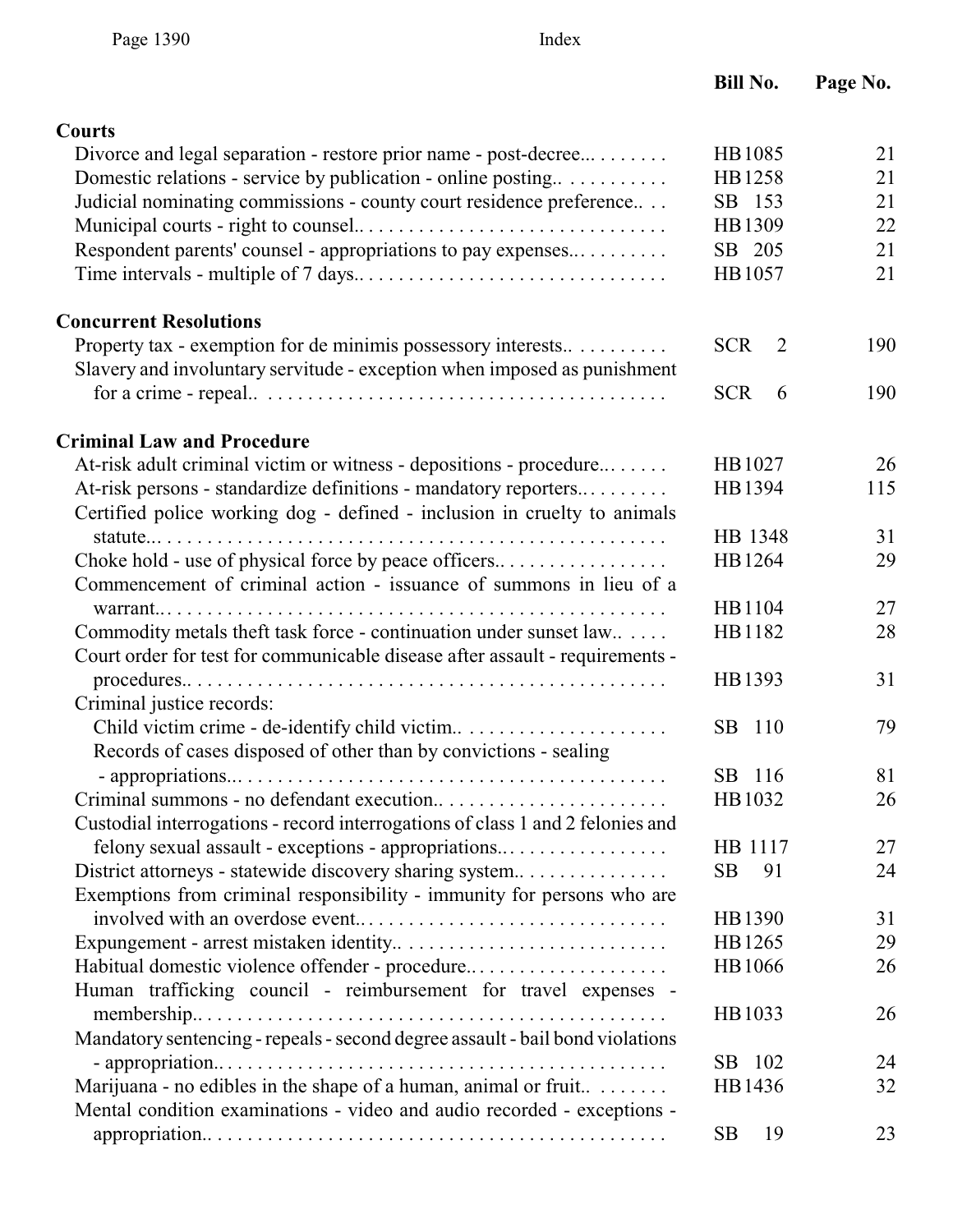|                                                                               | <b>Bill No.</b> | Page No. |
|-------------------------------------------------------------------------------|-----------------|----------|
| Probation - private probation provider - summons and complaint                |                 |          |
|                                                                               | SB 164          | 25       |
|                                                                               | HB1263          | 29       |
|                                                                               | HB1278          | 29       |
|                                                                               | <b>SB</b><br>65 | 24       |
| Sentences including monetary payments - procedures - limitations              | HB1311          | 29       |
| Sentencing - in criminal cases - resentencing of certain persons convicted as |                 |          |
| adults of class 1 felonies committed while the persons were juveniles         | SB<br>181       | 25       |
| Sentencing - mandatory sentences for violent crimes - judicial discretion     | <b>SB</b><br>51 | 23       |
| Sex offender management board - revised standards - data collection plan -    |                 |          |
|                                                                               | HB1345          | 30       |
| Sexual assault - statute of limitations - 20 years                            | HB1260          | 28       |
| Strangulation as first or second degree assault - penalty - appropriation     | HB1080          | 27       |
|                                                                               | SB<br>34        | 23       |
| Use of deadly physical force against an intruder - detention facilities       | HB1190          | 28       |
|                                                                               | HB1359          | 31       |
|                                                                               |                 |          |
| <b>District Attorneys</b>                                                     |                 |          |
| Interstate compacts - probation probable cause hearing - appearance           | HB1268          | 33       |
| <b>Education - Postsecondary</b>                                              |                 |          |
| Area vocational school - name change - area technical colleges                | HB1082          | 49       |
| Certificates of participation for state-supported institutions of higher      |                 |          |
| education - repayment from federal mineral lease revenues                     | HB1229          | 50       |
| Concurrent enrollment programs - notice to students                           | HB1144          | 38       |
| Council of higher education representatives - extension under the sunset      |                 |          |
|                                                                               | HB 1177         | 49       |
| Higher education - capital construction projects funded solely by cash funds  |                 |          |
| held by the institution - new thresholds for when review is necessary         | HB1459          | 51       |
| Higher education - revenue bond intercept program - direct payment by state   |                 |          |
| treasurer to prevent default - new requirements to issue bonds under the      |                 |          |
|                                                                               | SB 204          | 48       |
| In-state tuition - unaccompanied homeless youth - determination of            |                 |          |
|                                                                               | HB1100          | 49       |
| Institutions of higher education - contracts for advancement of money -       |                 |          |
|                                                                               | SB 121          | 47       |
| Institutions of higher education - due dates for reports                      | HB 1375         | 51       |
| Local district colleges - board membership - electronic meetings - name       |                 |          |
|                                                                               | HB1259          | 50       |
| School finance - mid-year adjustments to total program funding                | HB1253          | 39       |
| Students with disabilities - pilot program for inclusive higher education -   |                 |          |
|                                                                               | SB 196          | 47       |
| Total governing board appropriation - transfer authority                      | HB1350          | 50       |
| Western state Colorado university - role and mission                          | HB1083          | 49       |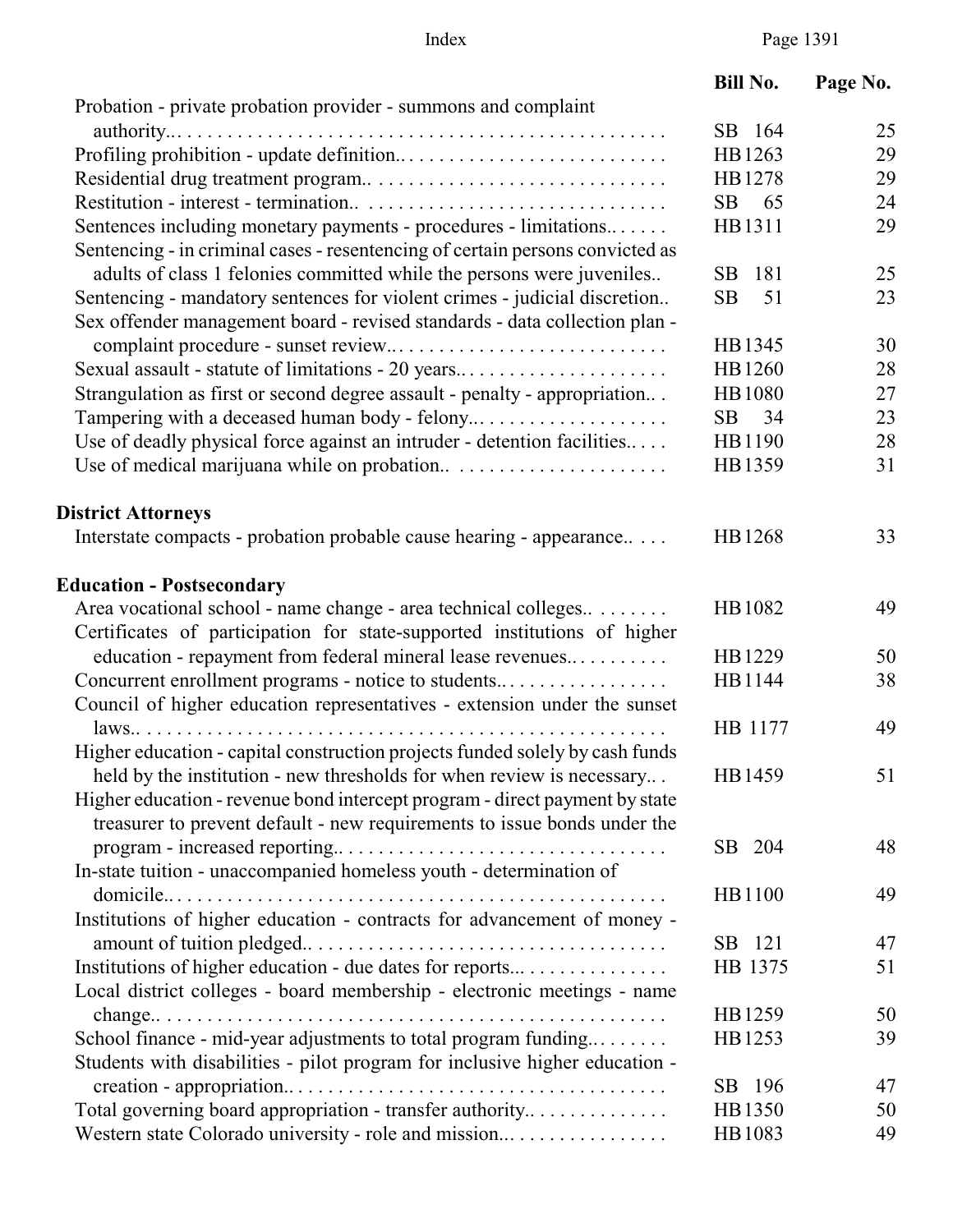## **Education - Public Schools**

| Administrative requirements - performance plans - rules                       | HB1440          | 46 |
|-------------------------------------------------------------------------------|-----------------|----|
| Alternative education campus - criteria for designation - definition of high- |                 |    |
|                                                                               | HB1429          | 46 |
| Charter schools - conversion - calculation of funding                         | SB 208          | 36 |
| Concurrent enrollment programs - notice to students                           | HB1144          | 38 |
| Crime insurance coverage - alternative to surety bonds                        | HB1013          | 37 |
|                                                                               | HB1130          | 37 |
| Graduation requirements - count computer science as math or science           | HB1198          | 38 |
| Marijuana - CSU-Pueblo scientific and social science research - extend study  |                 |    |
| of law enforcement's activity and costs related to retail marijuana -         |                 |    |
|                                                                               | SB 191          | 35 |
| Medical marijuana use at school - primary caregiver administer                |                 |    |
| nonsmokeable form -opt out - no school discipline based on medical            |                 |    |
|                                                                               | HB1373          | 41 |
| Public school:                                                                |                 |    |
| Capital construction, technology, and maintenance needs - authorization       |                 |    |
|                                                                               | HB1354          | 41 |
| Facility capital construction lease-purchase agreements - increase            |                 |    |
| in maximum total annual amount of lease payments allowed -                    |                 |    |
|                                                                               | <b>SB</b><br>72 | 34 |
|                                                                               | HB1422          | 42 |
| Rural schools and school districts - incentives to teach - appropriation      | SB 104          | 34 |
| Safe2tell program - free materials - all schools, boys & girls clubs, and 4-H |                 |    |
|                                                                               | SB 193          | 36 |
|                                                                               | HB1098          | 37 |
| School district buildings - lease to institution of higher education          | SB 209          | 36 |
| School district director elections - candidate information - online posting   |                 |    |
| required - when - applicability based on number of pupils enrolled            | HB1225          | 56 |
| School finance:                                                               |                 |    |
|                                                                               | SB<br>66        | 34 |
| Mid-year adjustments to total program funding                                 | HB1253          | 39 |
|                                                                               | HB1171          | 38 |
| State assessments - cost study for selecting assessments - pilot program -    |                 |    |
|                                                                               | HB1234          | 39 |
| Student data - reporting - security protections - limits on use               | HB1423          | 43 |
| Supplemental online education and blended learning - board of cooperative     |                 |    |
|                                                                               | HB1222          | 38 |
| Workforce development - career development success pilot program -            |                 |    |
|                                                                               | HB1289          | 40 |
|                                                                               |                 |    |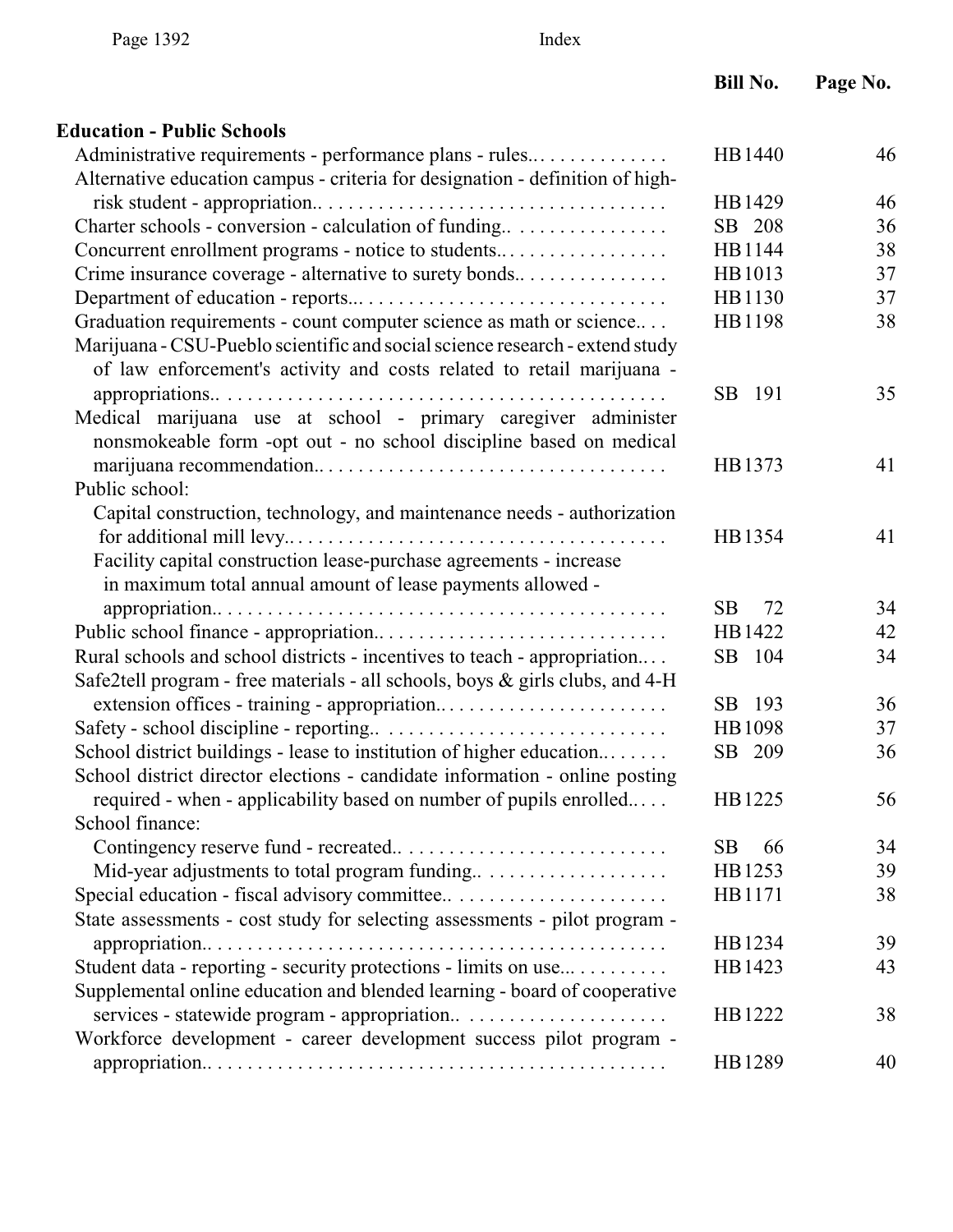| <b>Elections</b> |  |
|------------------|--|
|------------------|--|

| Campaign finance - continuing legal education in election or campaign          |        |    |
|--------------------------------------------------------------------------------|--------|----|
| finance for administrative law judges - campaign finance training course       |        |    |
|                                                                                | SB 106 | 52 |
| Campaign finance - small-scale issue committees - disclosure and reporting     |        |    |
| Elections administration - miscellaneous technical changes to laws governing   | SB 186 | 54 |
| elections - updates to terminology - correction of citations to federal voting |        |    |
| laws - removal of obsolete references and practices - harmonization of         |        |    |
| "Help America Vote Act" complaint procedures with federal law -                |        |    |
| modernization of record retention requirements - authorization for online      |        |    |
| posting of qualified write-in candidate names - repeal of newspaper            |        |    |
| publication requirement for notices of random audits - appropriations          | SB 142 | 52 |
| Fair Campaign Practices Act - alignment of regular biennial school elections   |        |    |
| and other election races - disclosure requirements - appropriations            | HB1282 | 57 |
| Local government elections not coordinated by county clerk and recorder -      |        |    |
| miscellaneous updates to requirements and procedures - date upon which         |        |    |
| director terms commence - prohibition of certain interested persons            |        |    |
| serving as election judges or watchers - ballot form and recertification -     |        |    |
| absentee voter ballot application request deadline - permanent absentee        |        |    |
| voter request recipients - mail ballots for covered electors - return          |        |    |
| envelope components - contest documentation - clarification of recall          |        |    |
| statute operation and applicability - updates to terminology                   | HB1442 | 58 |
| Municipal election - certified statement and determination of results - filing |        |    |
| with the division of local government in the department of local affairs -     |        |    |
| online posting required - secretary of state's website to provide link to      | HB1012 | 55 |
| Municipal mail ballot elections - ballot return envelopes - signature          |        |    |
| verification - procedures - access to statewide voter registration system -    |        |    |
|                                                                                | HB1070 | 56 |
| School district director elections - candidate information - online posting    |        |    |
| required - when - applicability based on number of pupils enrolled             | HB1225 | 56 |
| Validation of past special district elections - exceptions                     | SB 211 | 55 |
| Voter registration drives - circulators - regulation - training required -     |        |    |
| records - information required to be imparted to registrants - rules           | SB 107 | 52 |
| Voter registration records - maintenance - practices and procedures -          |        |    |
|                                                                                | HB1093 | 56 |
| <b>Financial Institutions</b>                                                  |        |    |
| Credit union audit committee - director compensation                           | SB 125 | 60 |
| Crowdfunding - depository institution - escrow account - termination           | HB1049 | 60 |
| Indebtedness - lines of credit - filing of release upon satisfaction of debt - |        |    |
| special rules when line of credit is secured by lien on real property          | HB1356 | 60 |
| State banks - board of directors - frequency of meetings                       | SB 126 | 60 |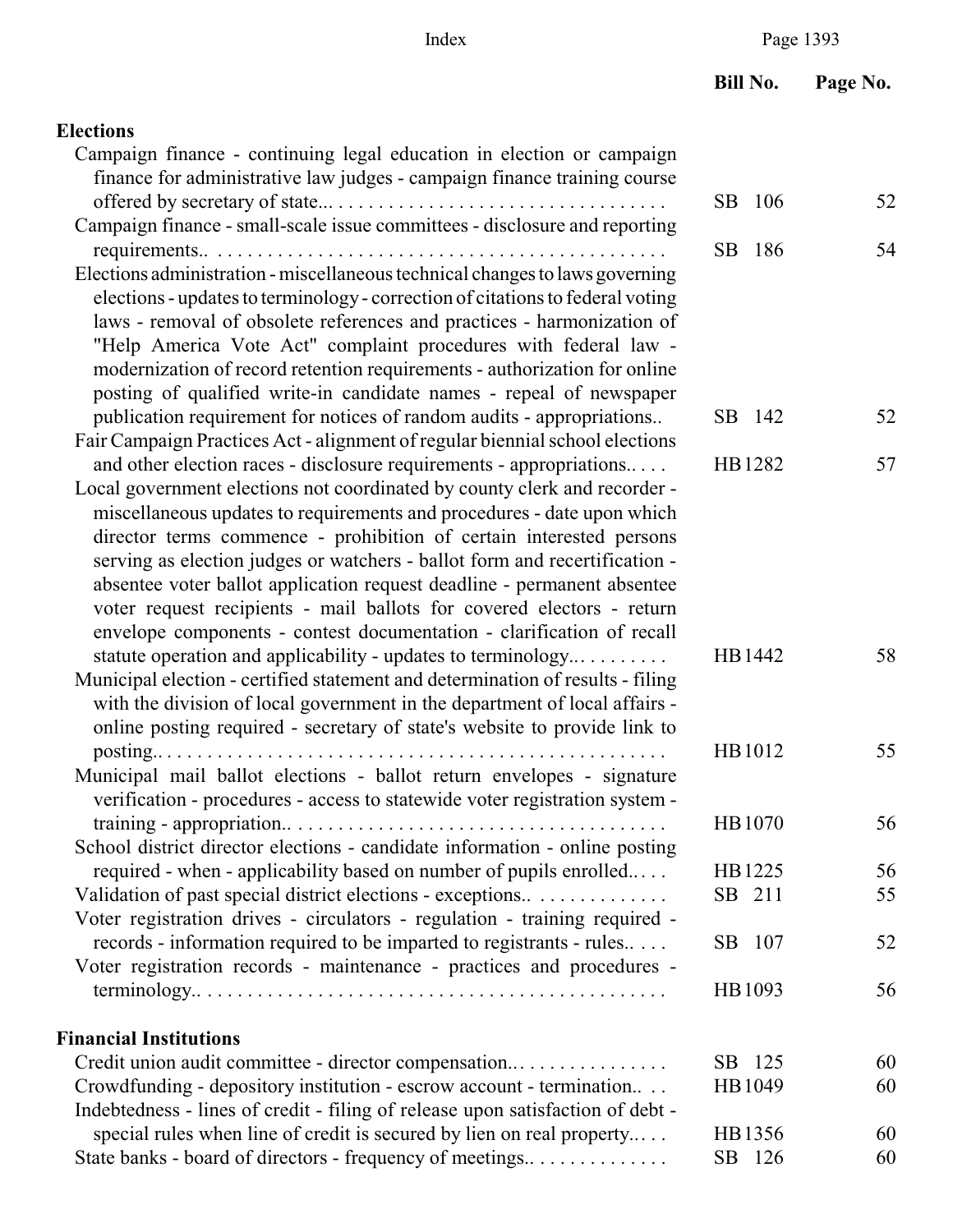| Page 1394                     | Index                                                                                                                                                                                                                                                                                                           |                 |          |
|-------------------------------|-----------------------------------------------------------------------------------------------------------------------------------------------------------------------------------------------------------------------------------------------------------------------------------------------------------------|-----------------|----------|
|                               |                                                                                                                                                                                                                                                                                                                 | <b>Bill No.</b> | Page No. |
| <b>General Assembly</b>       |                                                                                                                                                                                                                                                                                                                 |                 |          |
|                               | Committee on legal services - sunset review process - recodification<br>Criminal sentencing bills - 5 year costs after effective date of the bill - parole                                                                                                                                                      | HB1192          | 64       |
| $costs$                       | .<br>Legislative oversight committees - additional appointing authorities -                                                                                                                                                                                                                                     | <b>SB</b><br>95 | 62       |
|                               | temporary appointments - chair and vice-chair of legislative council<br>Office of Legislative Legal Services - authority of staff director or designee                                                                                                                                                          | SB<br>156       | 63       |
|                               | State auditor - conduct audits on certain limited gaming revenues -                                                                                                                                                                                                                                             | <b>SB</b><br>31 | 62       |
|                               | preservation and restoration of the cities of Central City, Black Hawk, and                                                                                                                                                                                                                                     | 73<br>SB        | 62       |
|                               | Statutory revision committee - recreation - composition - appropriation                                                                                                                                                                                                                                         | HB 1077         | 63       |
| <b>Government - County</b>    |                                                                                                                                                                                                                                                                                                                 |                 |          |
|                               | Intergovernmental agreement - emergency services - local government -                                                                                                                                                                                                                                           | <b>SB</b><br>63 | 65       |
|                               |                                                                                                                                                                                                                                                                                                                 | HB1367          | 65       |
|                               | Property tax - hearings and decisions - electronic notice                                                                                                                                                                                                                                                       | SB<br>172       | 65       |
| <b>Government - Local</b>     |                                                                                                                                                                                                                                                                                                                 |                 |          |
|                               | Airport authority - county airport - county or municipality from an adjoining                                                                                                                                                                                                                                   |                 |          |
|                               |                                                                                                                                                                                                                                                                                                                 | SB 168          | 66       |
|                               | Disconnection of land from municipality - modification of procedures<br>Fire and police pension association - new hire plans - optional affiliation -                                                                                                                                                           | HB1272          | 69       |
|                               | Fire and police pension association - new hire pension plans - statewide<br>death and disability plan - contribution for time on temporary disability -                                                                                                                                                         | HB1038          | 67       |
|                               | Housing authorities - commissioners - terms - length - how determined -                                                                                                                                                                                                                                         | HB1028          | 66       |
|                               |                                                                                                                                                                                                                                                                                                                 | HB1069          | 67       |
|                               | Impact fee - fire protection district - fire authority - capital facility<br>Peace officers - hiring waiver for previous law enforcement or government<br>agency personnel files - release of liability - certification denial for<br>deferred judgment, deferred prosecution, diversion agreement, or deferred | HB1088          | 67       |
|                               | Property owned or leased by public housing authorities and authority -                                                                                                                                                                                                                                          | HB1262          | 68       |
|                               | owned entities - clarification of scope of exemption from government                                                                                                                                                                                                                                            | HB1006          | 66       |
|                               | Separate legal entity formed by intergovernmental contract - contract filing<br>and financial obligation issuance reporting requirements                                                                                                                                                                        | HB1188          | 68       |
| <b>Government - Municipal</b> | Urban renewal plans allocating tax revenue - technical modification of 2015                                                                                                                                                                                                                                     |                 |          |

legislation.. . . . . . . . . . . . . . . . . . . . . . . . . . . . . . . . . . . . . . . . . . . . . . . . SB 177 70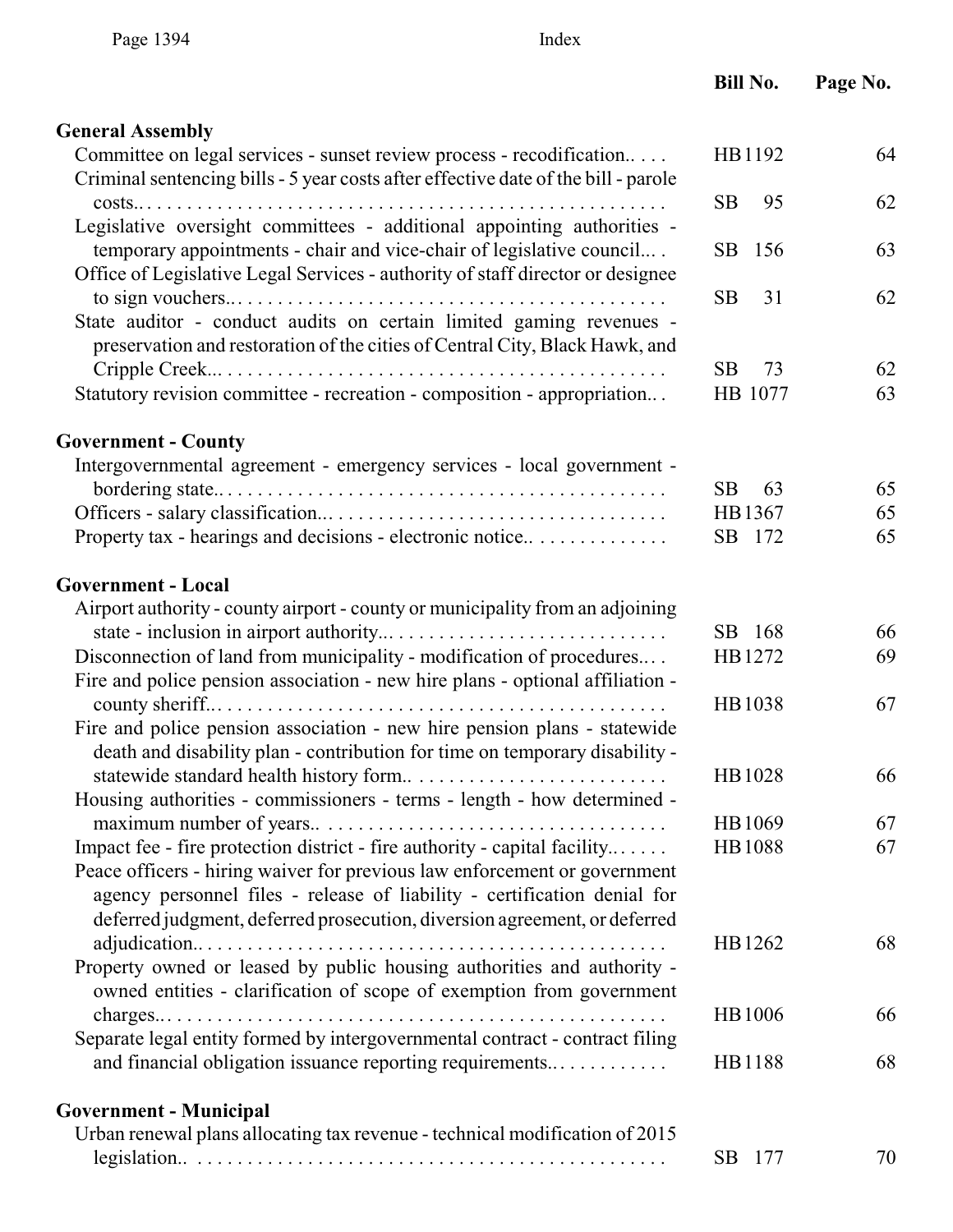**Bill No. Page No.** 

| <b>Government - Special Districts</b>                                         |                 |    |
|-------------------------------------------------------------------------------|-----------------|----|
| Metropolitan districts - business development activities                      | HB1011          | 74 |
| New energy improvement district - special assessment administration and       |                 |    |
| enforcement - technical and clarifying amendments                             | SB 171          | 74 |
| Scientific and cultural facilities district - extension of district - ballot  |                 |    |
|                                                                               | <b>SB</b><br>16 | 72 |
| <b>Government - State</b>                                                     |                 |    |
| Archives and public records - management of records of governmental           |                 |    |
| agencies - clarification - codification of current practice                   | HB1368          | 87 |
|                                                                               | HB1094          | 83 |
| Auxiliary emergency communications unit - creation - powers and duties -      |                 |    |
| compensation benefits to volunteer civil defense workers -                    |                 |    |
|                                                                               | HB1040          | 82 |
| Business intelligence center program - public data - developer contests -     |                 |    |
|                                                                               | HB1014          | 82 |
| Capital construction - automatic funding mechanism for payment of future      |                 |    |
|                                                                               | 20<br><b>SB</b> | 75 |
| Capital construction fund - highway users tax fund - transfers - fiscal years |                 |    |
|                                                                               | HB1416          | 89 |
| Capital construction - transfers to the capital construction fund             | HB1417          | 89 |
| Colorado fraud investigators unit - continuation under sunset law             | HB1159          | 84 |
| Colorado mounted rangers - peace officer authority task force                 | SB 111          | 79 |
| Community-centered boards - state performance audits - application of local   |                 |    |
| government audit law - public disclosure of activities of boards of           |                 |    |
| directors and operations of community-centered boards - appropriation         | <b>SB</b><br>38 | 76 |
| Contracts - deadline for execution of contract - exemption - information      |                 |    |
|                                                                               | HB1043          | 83 |
|                                                                               | HB1106          | 84 |
| Criminal justice records:                                                     |                 |    |
|                                                                               | SB 110          | 79 |
| Records of cases disposed of other than by convictions - sealing              |                 |    |
| - appropriations $\dots$                                                      | SB 116          | 81 |
| Department of agriculture - authority of commissioner to sell and buy certain |                 |    |
| property - proceeds of sale credited to the agriculture management fund.      | HB1460          | 91 |
| Department of human services - authority to sell certain property - proceeds  |                 |    |
| of sale credited to the Fort Logan national cemetery fund and appropriated    |                 |    |
| to the central fund for veterans community living centers                     | HB1456          | 91 |
| Department of personnel:                                                      |                 |    |
|                                                                               | HB1086          | 83 |
| State administrative support - disability assistance act - transferring       |                 |    |
| the duties of the license plate auction group to the disability support       |                 |    |
|                                                                               | HB1362          | 86 |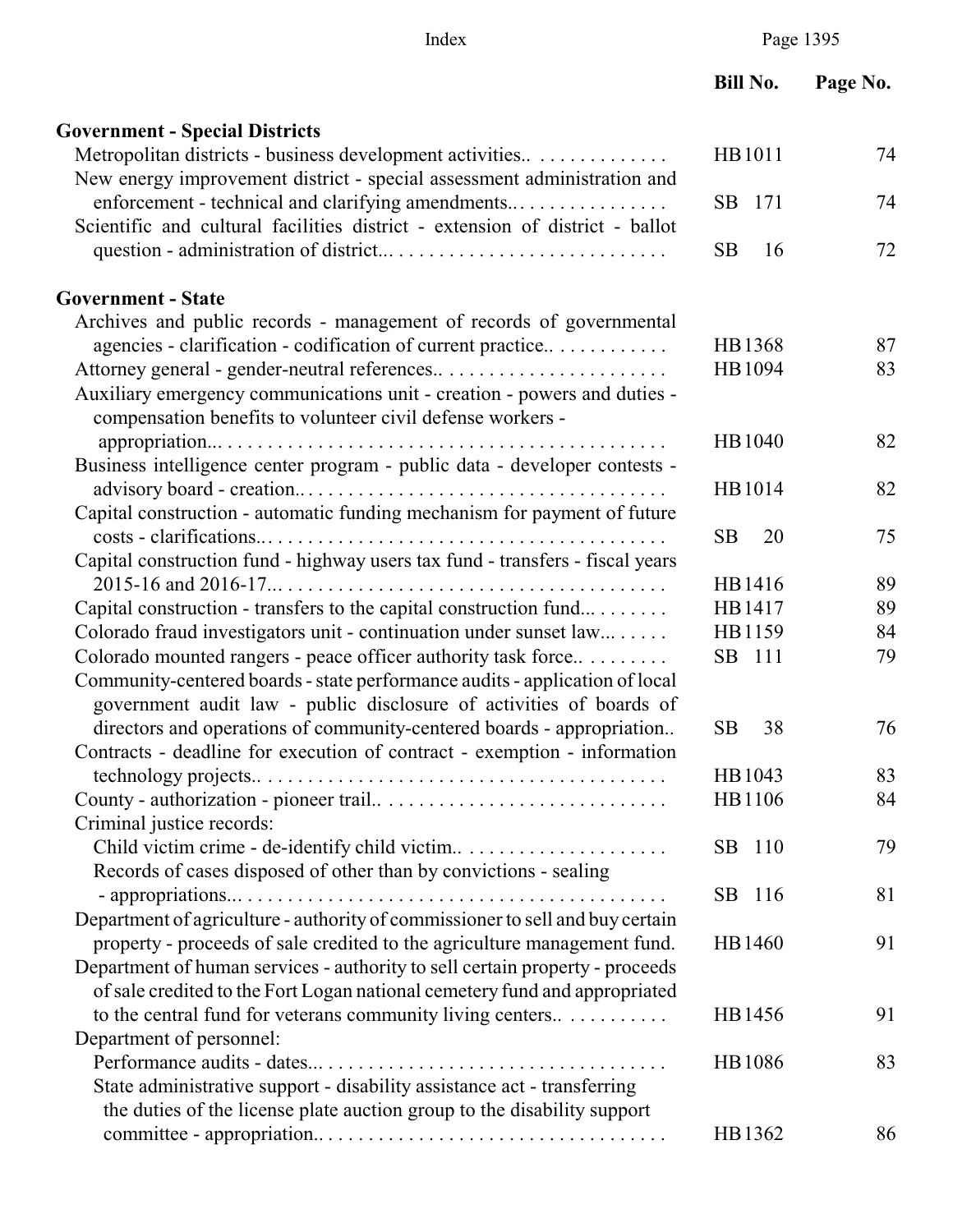|                                                                                | <b>Bill No.</b> | Page No. |
|--------------------------------------------------------------------------------|-----------------|----------|
| State employee payroll system - implementation of twice monthly                | SB 215          | 81       |
| Department of revenue - issuance of private letter rulings and information     |                 |          |
|                                                                                |                 | 85       |
| letters - sunset extension - tracking of hours dedicated to such work          | HB1232          |          |
| Department of state cash fund - alternative maximum reserve                    | SB<br>89        | 79       |
| Electronic recording technology board - enterprise - clerk and recorder -      |                 |          |
| filing surcharge - electronic filing system - standards - request for proposal |                 |          |
|                                                                                | SB 115          | 80       |
| Fort Lyon - supportive residential community for individuals who are           |                 |          |
|                                                                                | HB1411          | 89       |
|                                                                                | HB1419          | 90       |
| Health-related programs - allocation of funding from tobacco litigation        |                 |          |
| settlement moneys and marijuana tax cash fund                                  | HB1408          | 88       |
| Identity theft and financial fraud board - continuation under sunset law       | HB1158          | 84       |
| Infection control advisory committee - continuation under sunset law           | HB1236          | 85       |
| Legal holidays - Public Lands Day - third Saturday in May                      | SB<br>21        | 75       |
| Lieutenant governor - concurrent service as state chief operating officer      | HB1462          | 92       |
| Marijuana data and study of law enforcement costs - limitation                 | SB<br>41        | 77       |
| Marijuana tax cash fund - general fund - transfer                              | HB1418          | 90       |
| Medical licensure - interstate compact - expedited licensing of physicians     |                 |          |
| practicing across state lines - appropriations                                 | HB1047          | 147      |
| P.O.S.T. board training - abuse or exploitation of adults with IDD             | HB1254          | 85       |
|                                                                                | HB1451          | 90       |
| Public employees' retirement association - divestment from companies with      |                 |          |
|                                                                                | HB1284          | 85       |
| Public safety - cybersecurity - Colorado cybersecurity council - cyber         |                 |          |
| operation center - cybersecurity education - training - workforce              |                 |          |
| development - research - cybersecurity cash fund - appropriation               | HB1453          | 90       |
| Public school fund - public school fund investment board created - direct      |                 |          |
| state treasurer on the investment of the fund - distribution of interest or    |                 |          |
|                                                                                | <b>SB</b><br>35 | 75       |
| Severance tax operational fund - reserve - decrease                            | SB<br>167       | 81       |
| State employee whistleblower protection - expansion - protection of            |                 |          |
| confidential information - disclosure - working group - repeal                 | <b>SB</b><br>56 | 77       |
| State museum cash fund - authorized uses - appropriation                       | HB1352          | 86       |
| Transparency online project - county - revenue and expenditure data -          |                 |          |
|                                                                                | HB1230          | 84       |
| Unclaimed property trust fund - transfers - adult dental fund - general fund - |                 |          |
|                                                                                | HB1409          | 88       |
|                                                                                |                 |          |
| <b>Health and Environment</b>                                                  |                 |          |
| Community paramedics - endorsement by state licensing authority - agency       |                 |          |
|                                                                                | 69<br><b>SB</b> | 93       |
| Department of public health and environment - emergency medical                |                 |          |
|                                                                                | HB1034          | 95       |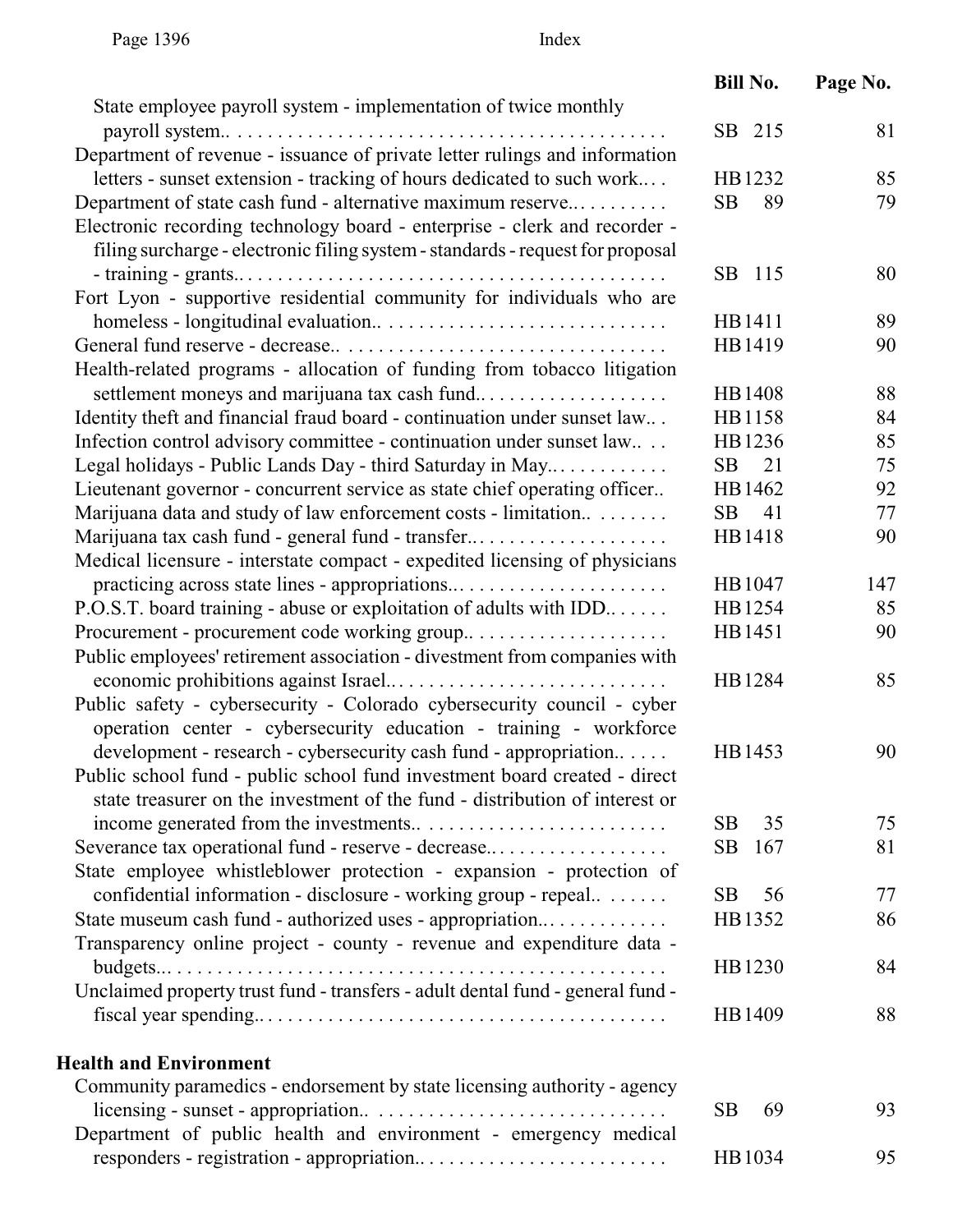Index Page 1397

|                                                                                                                                                                                                                    | <b>Bill No.</b> | Page No. |
|--------------------------------------------------------------------------------------------------------------------------------------------------------------------------------------------------------------------|-----------------|----------|
| District public health agencies - selection of treasurer - apportionment of                                                                                                                                        | <b>SB</b><br>94 | 94       |
| Federal "Oil Pollution Act of 1990" - natural resource damages - response                                                                                                                                          | SВ<br>92        | 94       |
| Hazardous substance response - designation of response authorities - costs -                                                                                                                                       |                 |          |
| Marijuana health effects data - collection - option to collect on regional or                                                                                                                                      | HB1046          | 95       |
| Necessary documents for establishing identity or legal status - grant program                                                                                                                                      | SВ<br>90        | 93       |
|                                                                                                                                                                                                                    | HB1386          | 96       |
| Qualifications for the administration of medications - competency                                                                                                                                                  | HB1424          | 98       |
| Radioactive materials in buildings - radon education program- radon                                                                                                                                                | HB1141          | 96       |
| Retail food establishments - annual license fees - regulation<br>Sexually transmitted infections - reporting and confidentiality - infection<br>control - parental consent for treatment of minors - public health | HB1401          | 97       |
| procedures - testing for infection - criminal penalties - victims' rights<br>Water pollution control - discharge source sectors - fees - funds -                                                                   | SB 146          | 94       |
|                                                                                                                                                                                                                    | HB1413          | 97       |
| <b>Health Care Policy and Financing</b>                                                                                                                                                                            |                 |          |
| Employment - persons with disabilities - employment first advisory                                                                                                                                                 |                 |          |
|                                                                                                                                                                                                                    | <b>SB</b><br>77 | 104      |
| Health care policy and financing - medical clean claims task force -                                                                                                                                               |                 |          |
| Medicaid:                                                                                                                                                                                                          | SB<br>127       | 100      |
| Appeals process - notice and time for appeal - appropriation<br>Buy-in program - supported living services waiver, brain injury                                                                                    | HB1277          | 102      |
| waiver, spinal cord injury waiver - authorization - appropriation<br>Eligibility for long-term care services and supports - needs                                                                                  | HB1321          | 102      |
|                                                                                                                                                                                                                    | SB<br>192       | 100      |
| Explanation of benefits for recipients - appropriation<br>Payment reform and innovation pilot program - extension                                                                                                  | 120<br>SB       | 99       |
|                                                                                                                                                                                                                    | HB1407          | 103      |
|                                                                                                                                                                                                                    | <b>SB</b><br>27 | 99       |
| Program for all-inclusive care for the elderly (PACE) - upper payment<br>limit methodology- creation of state PACE ombudsman -                                                                                     |                 |          |
|                                                                                                                                                                                                                    | SB 199          | 100      |
| Statutory reporting requirements - repeal obsolete provisions                                                                                                                                                      | HB1081          | 101      |
| Human Services - Behavioral Health                                                                                                                                                                                 |                 |          |
| Behavioral health - alcohol and substance abuse prevention and treatment -                                                                                                                                         |                 |          |
|                                                                                                                                                                                                                    | HB1168          | 108      |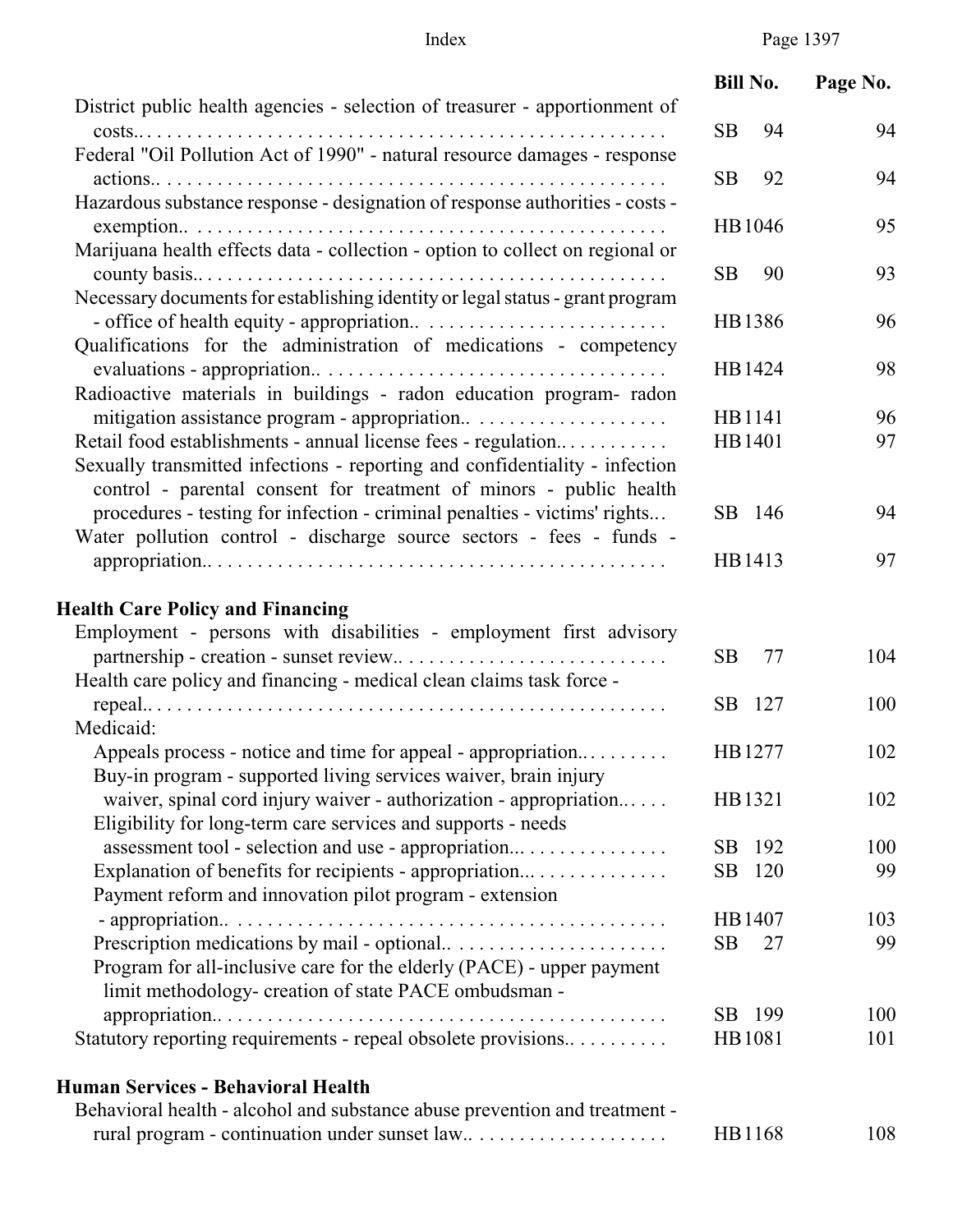|                                                                               | <b>Bill No.</b> | Page No. |
|-------------------------------------------------------------------------------|-----------------|----------|
| Competency evaluations - location - default outpatient basis - circumstances  |                 |          |
|                                                                               | HB1410          | 108      |
| Emergency mental health procedures - designated facilities - emergency        |                 |          |
| medical services facilities - law enforcement facilities - reporting          | SB 169          | 105      |
| Employment - persons with disabilities - employment first advisory            |                 |          |
|                                                                               | <b>SB</b><br>77 | 104      |
| Mental health professionals - licensing requirements - database of registered |                 |          |
|                                                                               | HB1103          | 108      |
|                                                                               | SB 147          | 105      |
| Substance use disorders - treatment and services - regional managed service   |                 |          |
| organizations - community action plans - appropriation                        | SB 202          | 106      |
| <b>Human Services - Social Services</b>                                       |                 |          |
| At-risk persons - standardize definitions - mandatory reporters               | HB1394          | 115      |
| Central fund for veterans services - indirect costs - annually appropriated - |                 |          |
|                                                                               | SB 195          | 111      |
| Child abuse or neglect - child abuse involving human trafficking of           |                 |          |
|                                                                               | HB1224          | 113      |
|                                                                               | HB1425          | 116      |
| Child welfare services - funding - allocations model                          | SB 201          | 112      |
| Colorado child care assistance program:                                       |                 |          |
| Compliance with child support establishment - exceptions for teen             |                 |          |
| parents and domestic violence survivors - appropriation                       | HB1227          | 113      |
| Pilot program to mitigate cliff effect for low income families -              |                 |          |
|                                                                               | 22<br><b>SB</b> | 110      |
| Colorado child care assistance program:                                       |                 |          |
|                                                                               | SB 212          | 112      |
| Grand Junction regional center campus - vacating campus and listing for sale  | SB 178          | 110      |
| Public assistance - county administration - performance measures - monetary   |                 |          |
| incentives and sanctions - data collection and analysis - appropriation       | 190<br>SB.      | 111      |
| Request for proposal - respite care services - implementation of task force   |                 |          |
|                                                                               | HB1398          | 115      |
| Transitional jobs program - extension - appropriation                         | HB1290          | 124      |
|                                                                               |                 |          |
| <b>Insurance</b>                                                              |                 |          |
| Colorado insurance company holding systems law - compliance                   | 29<br><b>SB</b> | 117      |
| Health benefit plans - premium rates - study creation of single geographic    |                 |          |
| rating area for individual plans - reporting requirements - repeal            | HB1336          | 118      |
| Health insurance exchange oversight committee - technical and advisory        |                 |          |
|                                                                               | HB1148          | 118      |
| Health insurance:                                                             |                 |          |
|                                                                               | <b>SB</b><br>6  | 117      |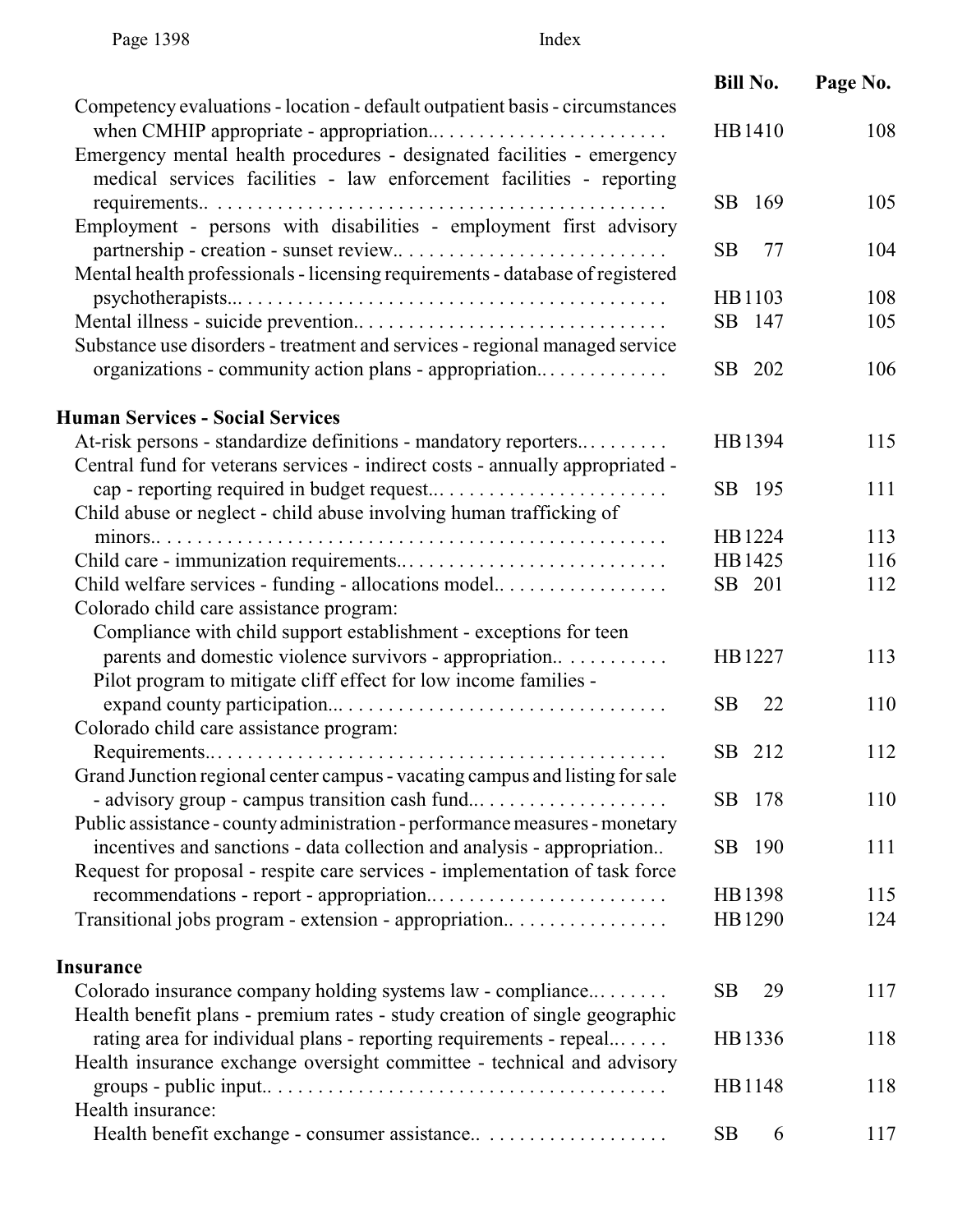| Page 1399 |  |
|-----------|--|
|-----------|--|

|                                                                                                                             | <b>Bill No.</b> | Page No. |
|-----------------------------------------------------------------------------------------------------------------------------|-----------------|----------|
| Health benefit plans - required coverage for early refills of                                                               |                 |          |
|                                                                                                                             | HB1095          | 118      |
| Newborn children - protein allergic conditions<br>Pharmacy services coverage - collaborative pharmacy practice agreements - | HB1387          | 119      |
|                                                                                                                             | SB 135          | 117      |
| Property and casualty insurance - definitions - renewal - inclusion of                                                      |                 |          |
|                                                                                                                             | HB1025          | 118      |
| <b>Labor and Industry</b>                                                                                                   |                 |          |
| Apprenticeship and pre-apprenticeship study - report                                                                        | HB1287          | 123      |
| Department of labor and employment - independent living services                                                            |                 |          |
| Discriminatory and unfair labor practices - conditions related to pregnancy -                                               | 93<br>SB        | 120      |
|                                                                                                                             | HB1438          | 125      |
|                                                                                                                             | HB1323          | 124      |
| Division of oil and public safety - retail hydrogen fuel - rules establishing                                               |                 |          |
|                                                                                                                             | HB1053          | 122      |
| Employment:                                                                                                                 |                 |          |
| Persons with disabilities - employment first advisory partnership -                                                         |                 |          |
|                                                                                                                             | 77<br>SB        | 104      |
|                                                                                                                             | HB1114          | 122      |
| Veterans' service-to-career pilot program - creation - administration                                                       |                 |          |
|                                                                                                                             | HB1267          | 123      |
| Personnel files - private-sector employees - right to inspect                                                               | HB1432          | 125      |
|                                                                                                                             | HB1044          | 121      |
| State work force development council - industry infrastructure grant program                                                |                 |          |
|                                                                                                                             | HB1288          | 123      |
| Transitional jobs program - extension - appropriation                                                                       | HB1290          | 124      |
| Unemployment insurance - classification of individuals - audit process -                                                    |                 |          |
|                                                                                                                             | 179<br>SB       | 120      |
| Vocational rehabilitation:                                                                                                  |                 |          |
| Programs - statutory cleanup - conformity with federal law                                                                  | SB 182          | 120      |
| Services for the blind - business enterprise program - expansion                                                            |                 |          |
| of businesses operated by blind vendors - working group to study                                                            |                 |          |
| additional opportunities for businesses owned by blind persons                                                              | HB1048          | 121      |
| Workers' compensation:                                                                                                      |                 |          |
|                                                                                                                             | SB 217          | 121      |
| Standard policy forms - filing with commissioner of insurance -                                                             |                 |          |
| submission by advisory and rating organizations on behalf of insurers                                                       | SB 198          | 121      |
|                                                                                                                             | HB1302          | 124      |
| <b>Military and Veterans</b>                                                                                                |                 |          |
| Department of human services - authority to sell certain property - proceeds                                                |                 |          |
|                                                                                                                             |                 |          |

| of sale credited to the Fort Logan national cemetery fund and appropriated |        |    |
|----------------------------------------------------------------------------|--------|----|
| to the central fund for veterans community living centers                  | HB1456 | 91 |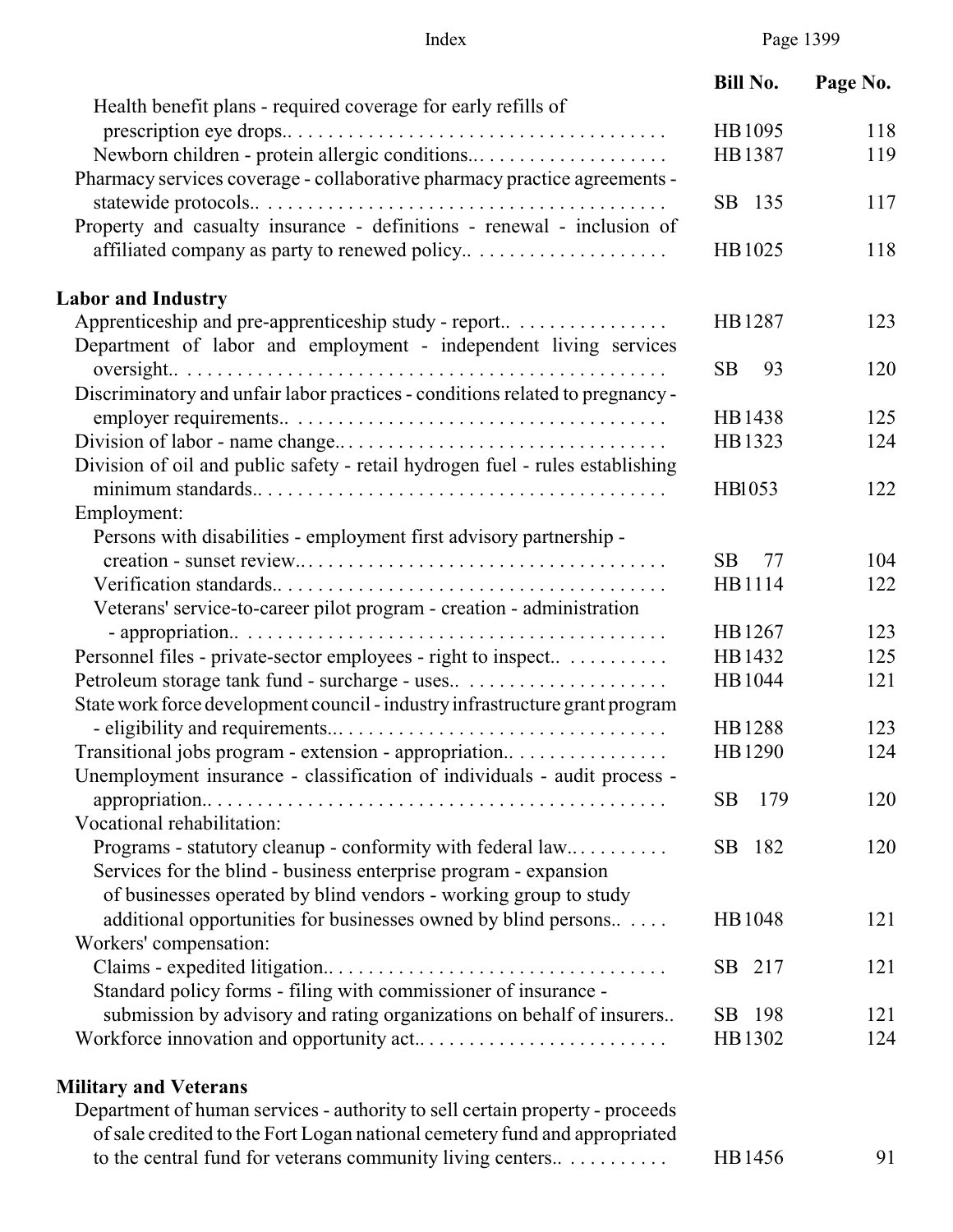|                                                                                  | <b>Bill No.</b>       | Page No. |
|----------------------------------------------------------------------------------|-----------------------|----------|
|                                                                                  | HB1397                | 128      |
| Mental health issues - service animals for veterans - training pilot program -   |                       |          |
|                                                                                  | HB1112                | 127      |
| Professional licensing - notification of professional licensing standards to     |                       |          |
| discharging members - commercial driver's licenses                               | SB 134                | 127      |
| Qualifying disabled veteran - property tax exemption purposes                    | HB1444                | 128      |
|                                                                                  | HB1125                | 127      |
| <b>Motor Vehicles and Traffic Regulation</b>                                     |                       |          |
| Abandoned vehicles - notifications - title searches - databases -                |                       |          |
|                                                                                  | HB1056                | 132      |
| Automated vehicle identification systems - red light cameras - prohibition.      | HB1231                | 132      |
| Certificates of title:                                                           |                       |          |
| Arrangements for transfer of title upon death - beneficiary designation          |                       |          |
|                                                                                  | HB1051                | 131      |
| Motor vehicle dealers - discipline - deadlines                                   | <b>SB</b><br>140      | 130      |
|                                                                                  | <b>SB</b><br>10       | 129      |
| Department of revenue - county clerks delegation of functions - kiosk pilot      |                       |          |
| program - selection of private provider - certificates of title - registration - |                       |          |
|                                                                                  | SB 138                | 130      |
| Driver's license - application race or ethnicity information - race or ethnicity |                       |          |
|                                                                                  | HB1021                | 131      |
| Driving under the influence - confidentiality of results of tests of persons'    |                       |          |
|                                                                                  | SB 132                | 129      |
| DUI offenders - judgment for costs and fines - court to collect costs to         |                       |          |
| reimburse law enforcement agencies for cost of performing chemical               |                       |          |
|                                                                                  | HB1378                | 133      |
|                                                                                  | HB1017                | 131      |
| Identification cards - electronic and mail application                           | HB1269                | 133      |
| Repairs - service contracts - products and services                              | HB1317                | 133      |
| Transit vehicles - exclusive use of designated areas of roadway                  | HB1008                | 131      |
| Use of state highways - powers of local authorities - golf cars - operation at   |                       |          |
|                                                                                  | SB.<br>173            | 130      |
| Vehicle size and weight - regulation - penalties and procedures - weight         |                       |          |
| limits - uniform surcharge on penalties - appropriation                          | SB <sub>1</sub><br>30 | 129      |
| <b>Natural Resources</b>                                                         |                       |          |
| Abandoned mines - emergency response cash fund - use for emergency               |                       |          |
|                                                                                  | HB1276                | 136      |
| Forest management - water supply - compilation of studies - forest health        |                       |          |
|                                                                                  | HB1255                | 135      |
| Parks and recreation - water vessels - registration - continuation under sunset  |                       |          |
|                                                                                  | HB1173                | 135      |
| Parks and wildlife - outdoor recreation - off-highway vehicles - crossing        |                       |          |
|                                                                                  | HB1030                | 135      |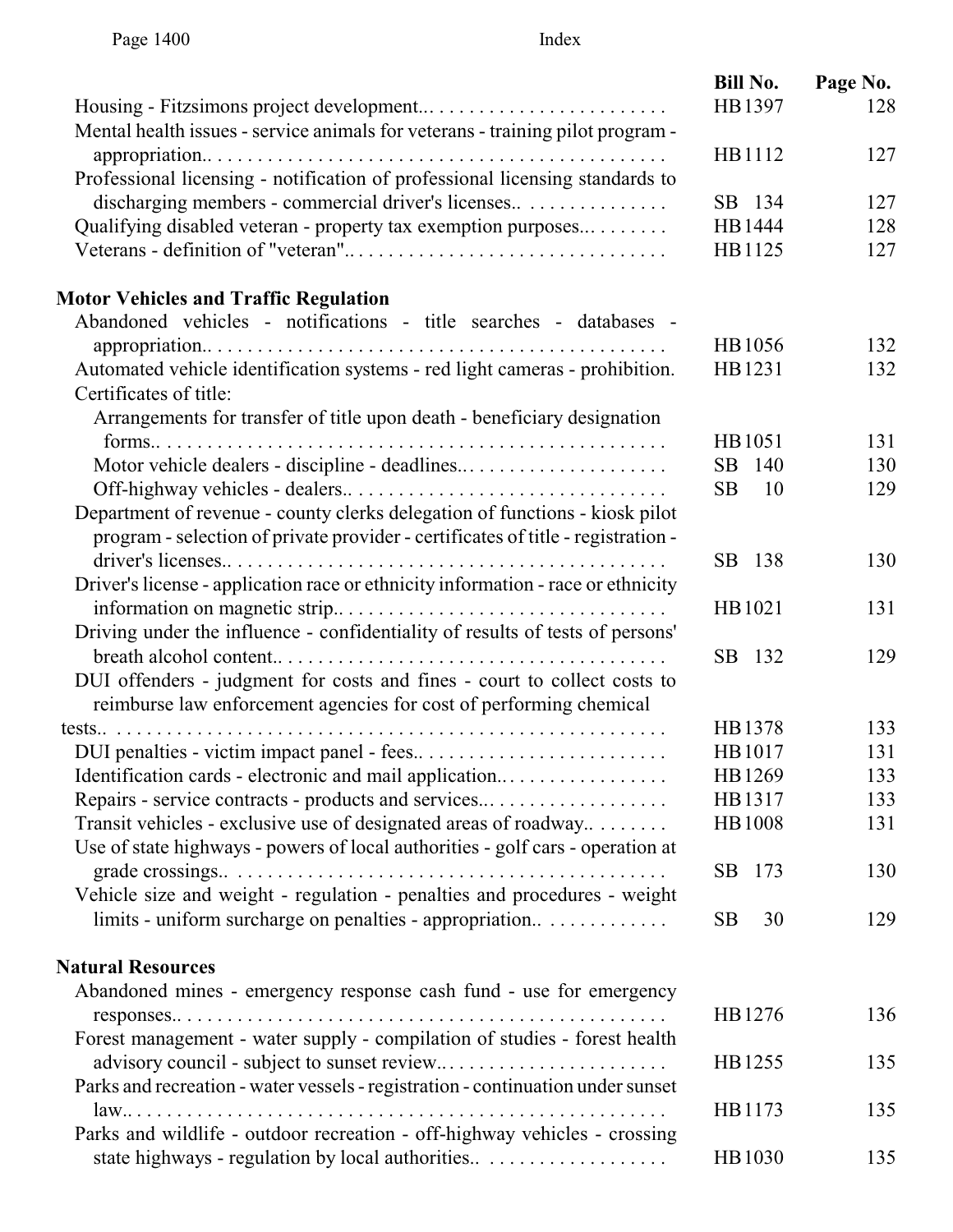Index Page 1401

|                                                                                | <b>Bill No.</b> | Page No. |
|--------------------------------------------------------------------------------|-----------------|----------|
| Recreation - operation of off-highway vehicles - crossing state highways -     |                 |          |
|                                                                                | <b>SB</b><br>8  | 134      |
| State forest service - grant programs - broadcast burning                      | HB1019          | 135      |
| Wildfires - broadcast burning - wildfire matters review committee<br>Wildlife: | <b>SB</b><br>3  | 134      |
| Hunting and fishing - licenses - agreements under the landowner                |                 |          |
|                                                                                | SB<br>137       | 134      |
| Hunting - safety requirements - high-visibility garments - fluorescent         | <b>SB</b><br>68 | 134      |
| Threatened and endangered species - conservation programs -                    |                 |          |
| funding - annual allocation from species conservation trust fund               | HB1458          | 136      |
| <b>Probate, Trusts, and Fiduciaries</b>                                        |                 |          |
| Colorado probate code:                                                         |                 |          |
|                                                                                | 133<br>SB       | 138      |
|                                                                                | SB<br>131       | 137      |
|                                                                                | <b>SB</b><br>85 | 137      |
| Declarations regarding future medical treatment - proxy decision-makers        |                 |          |
|                                                                                | HB1101          | 138      |
| Revised Uniform Fiduciary Access to Digital Assets Act                         | <b>SB</b><br>88 | 137      |
| <b>Professions and Occupations</b>                                             |                 |          |
| Alcohol beverages:                                                             |                 |          |
| Delivery of vinous liquors - ability of limited winery to deliver directly     |                 |          |
|                                                                                | HB1271          | 154      |
| License fees - reduction in annual state fees for wholesalers and              |                 |          |
|                                                                                | SB 143          | 142      |
| Recognition and designation of responsible vendors -                           |                 |          |
|                                                                                | HB1151          | 150      |
| Regulation - lodging and entertainment license - creation -                    |                 |          |
|                                                                                | HB1439          | 160      |
| Retail sales for off-premises consumption - restrictions on new                |                 |          |
| licenses within specified radius of existing licenses - ability to obtain      |                 |          |
| multiple retail licenses - removal of alcohol content limits                   |                 |          |
| on fermented malt beverages - fees - age of employees at                       |                 |          |
|                                                                                | SB 197          | 144      |
| Architects - classification as retired architect - limitations                 | HB1076          | 149      |
| Athletic trainers - restore regulation by division of professions and          |                 |          |
| occupations - exceptions to registration requirements - sunset in 2021 -       |                 |          |
|                                                                                | SB 161          | 143      |
|                                                                                | HB1189          | 151      |
| Board of pharmacy - regulation of veterinary pharmaceuticals - creation of     |                 |          |
| veterinary pharmaceutical advisory committee - applicability - repeal          | <b>SB</b><br>62 | 141      |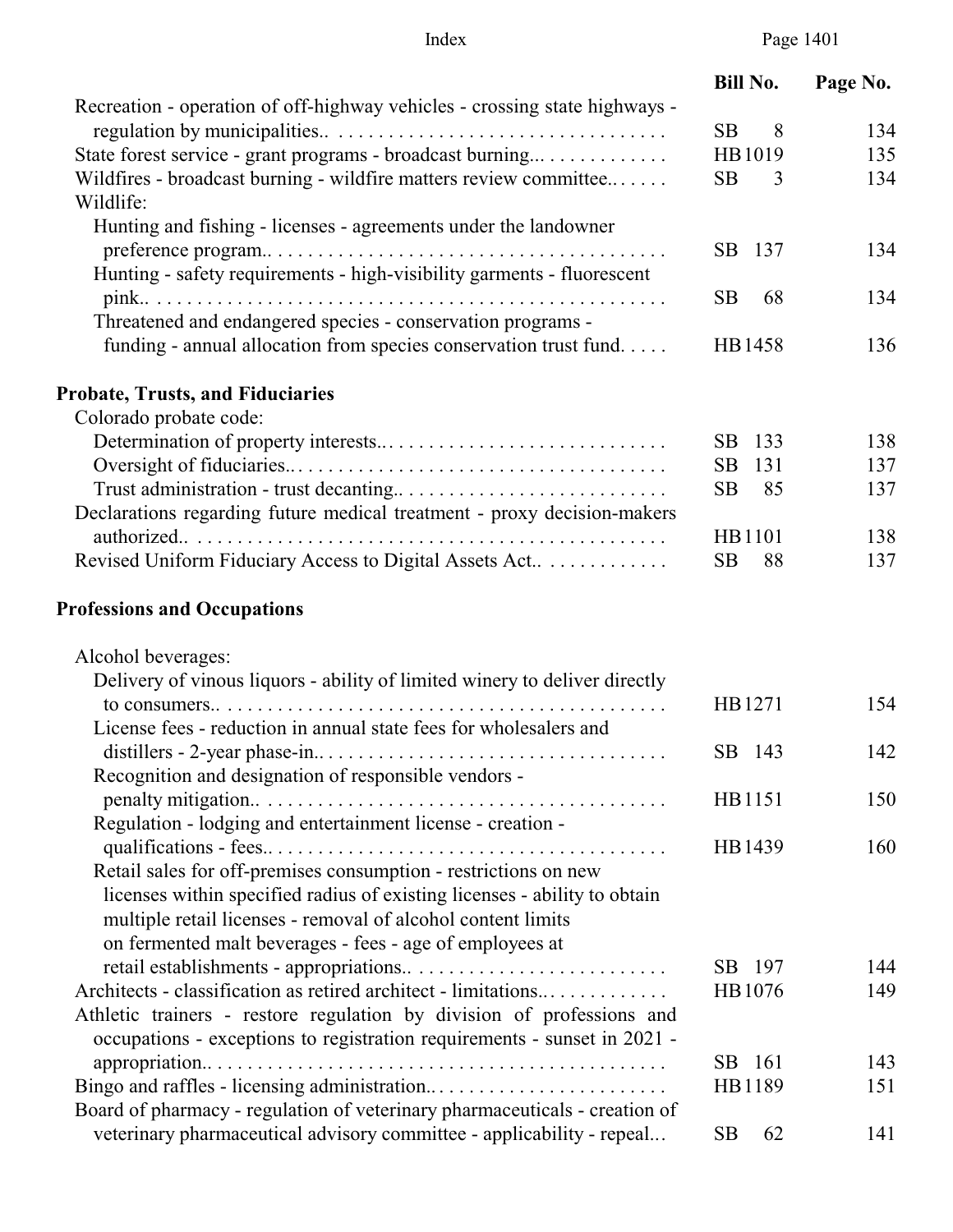|                                                                              | <b>Bill No.</b>  | Page No. |
|------------------------------------------------------------------------------|------------------|----------|
| Dental hygienists - financial responsibility requirements - reduction in     |                  |          |
|                                                                              | HB1327           | 156      |
|                                                                              | <b>SB</b><br>9   | 140      |
| Direct-entry midwives - continuation of regulation under sunset law -        |                  |          |
| authority to suture perineal tears - exception to practice of medicine -     |                  |          |
| reporting requirements task force - risk management working group            | HB1360           | 156      |
| Electricians - state electrical board - licensing - continuing education     |                  |          |
|                                                                              | HB1073           | 149      |
| Fantasy contests - operator licensure and registration - sunset review -     |                  |          |
|                                                                              | HB1404           | 158      |
| Health care professions - public access to disciplinary history - "Michael"  |                  |          |
| Skolnik Medical Transparency Act" - review under sunset law                  | HB1157           | 150      |
| Home brewing - exception to license requirements - adults allowed to brew    |                  |          |
|                                                                              | HB1084           | 150      |
| Liquor license exemption - higher education brewing program                  | HB1042           | 147      |
| Liquor wholesalers - authority to create employee purchase program           | HB1176           | 151      |
| Marijuana licensing - bonding requirement - repeal                           | HB1041           | 147      |
| Marijuana - transporter license - appropriation                              | HB1211           | 152      |
|                                                                              | HB1320           | 155      |
| Medical and retail marijuana - direct and indirect ownership forms - out-of- |                  |          |
| state ownership - repeal state residency requirement                         | <b>SB</b><br>40  | 140      |
| Medical licensure - interstate compact - expedited licensing of physicians   |                  |          |
| practicing across state lines - appropriations                               | HB1047           | 147      |
| Medical marijuana:                                                           |                  |          |
|                                                                              | SB<br>80         | 142      |
|                                                                              | HB1363           | 157      |
|                                                                              | HB1064           | 149      |
| Mental health professionals - disclosure of confidential communications -    |                  |          |
| exception when school safety at risk - limitations - contingent on federal   |                  |          |
|                                                                              | HB1063           | 148      |
| Mortgage loan originators:                                                   |                  |          |
| Regulatory standards - harmonization of state and federal law                | HB1306           | 154      |
| Required disclosures - fees and costs - harmonization with federal law       |                  |          |
|                                                                              | SB.<br>14        | 140      |
| Pari-mutuel racing - division of racing events - Colorado racing commission  |                  |          |
|                                                                              | HB1170           | 151      |
| Pharmacies:                                                                  |                  |          |
| Compounded drugs - veterinary pharmaceuticals - distribution to \            |                  |          |
| veterinarians for office stock - appropriation                               | HB1324           | 155      |
| Distribution of prepackaged medications - authority of the department        |                  |          |
|                                                                              | HB1152           | 150      |
| Pharmacy services coverage - collaborative pharmacy practice agreements -    |                  |          |
|                                                                              | 135<br>SB.       | 117      |
| Physician assistants - delegated authority clarification                     | <b>SB</b><br>158 | 142      |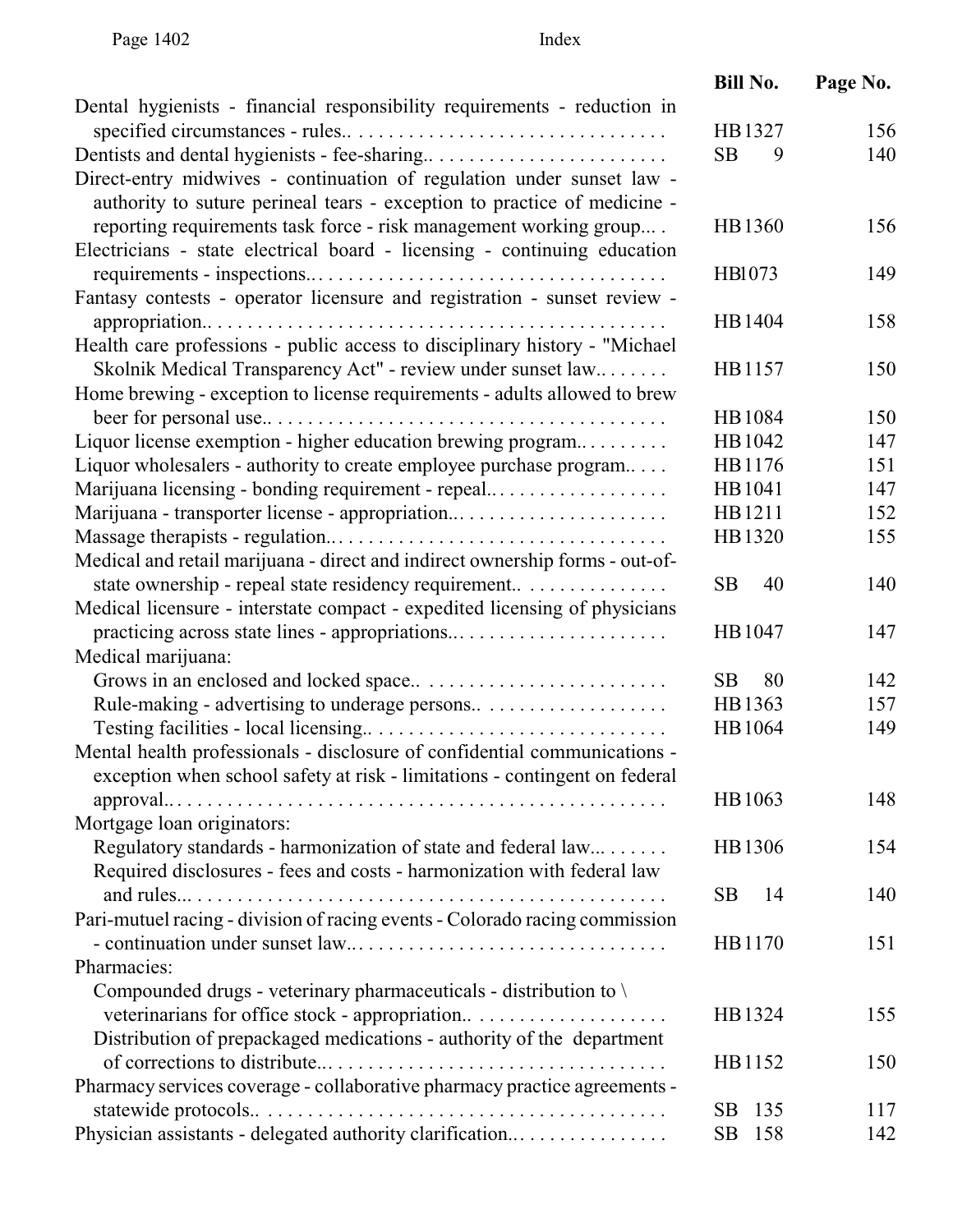# Index Page 1403

|                                                                                                                                                                                                                                                                                                                                                                                                                                            | <b>Bill No.</b> | Page No.   |
|--------------------------------------------------------------------------------------------------------------------------------------------------------------------------------------------------------------------------------------------------------------------------------------------------------------------------------------------------------------------------------------------------------------------------------------------|-----------------|------------|
| Psychologists - continuing professional development - credit hours - criteria                                                                                                                                                                                                                                                                                                                                                              | HB1379          |            |
|                                                                                                                                                                                                                                                                                                                                                                                                                                            | HB1402          | 157<br>158 |
| Racing - racing replay and wagering devices - prohibition                                                                                                                                                                                                                                                                                                                                                                                  | SB 163          | 144        |
| Regulation - state agencies - veterans - military training - credit towards                                                                                                                                                                                                                                                                                                                                                                |                 |            |
| license, registration, or certification - appropriation<br>Retail marijuana - continuation under the sunset law - labeling, packaging,<br>and testing statewide concern - operator license - conforming changes with<br>medical marijuana - escorted tradespeople - county ballot measure<br>signature threshold - remediate failed test - labeling requirements -<br>performance pay - resident and out-of-state purchase amount equity - | HB1197          | 152        |
| prohibit sham marijuana transactions - appropriation<br>Retail marijuana - standard symbol requirement exception - unmarkable                                                                                                                                                                                                                                                                                                              | HB1261          | 153        |
| Service and assistance animals - determination by health care professional -                                                                                                                                                                                                                                                                                                                                                               | HB 1427         | 160        |
| Surgical assistants - surgical technologists - registration - criminal history<br>record checks - drug tests - continuation under sunset law -                                                                                                                                                                                                                                                                                             | HB1426          | 159        |
|                                                                                                                                                                                                                                                                                                                                                                                                                                            | HB1160          | 150        |
| <b>Property</b>                                                                                                                                                                                                                                                                                                                                                                                                                            |                 |            |
| Common interest communities - unit owners' associations - budget reporting                                                                                                                                                                                                                                                                                                                                                                 |                 |            |
| requirements - maximum common expense fees for small cooperatives                                                                                                                                                                                                                                                                                                                                                                          | HB1149          | 162        |
| Foreclosures - agricultural property - determination                                                                                                                                                                                                                                                                                                                                                                                       | HB1339          | 163        |
| Liens - types of liens authorized - transportation fuel distributor's tax lien                                                                                                                                                                                                                                                                                                                                                             | SB 166          | 162        |
| Residential real property - conveyance - documentary fee                                                                                                                                                                                                                                                                                                                                                                                   | HB1145          | 162        |
| <b>Public Utilities</b>                                                                                                                                                                                                                                                                                                                                                                                                                    |                 |            |
| Cooperative electric associations - executive board elections - procedures -                                                                                                                                                                                                                                                                                                                                                               |                 |            |
| Electric utilities - plans for acquisition and expansion of infrastructure -                                                                                                                                                                                                                                                                                                                                                               | <b>SB</b><br>55 | 164        |
| transmission facilities - biennial reviews - reports to public utilities                                                                                                                                                                                                                                                                                                                                                                   |                 |            |
|                                                                                                                                                                                                                                                                                                                                                                                                                                            | HB1091          | 165        |
| Highway-rail crossing signalization fund - funding - appropriation<br>Nonemergent medicaid transportation providers - limited regulation permit                                                                                                                                                                                                                                                                                            | <b>SB</b><br>87 | 164        |
| Public utilities commission - telecommunications - transfers of money from<br>the high cost support mechanism to the broadband fund - schedule of                                                                                                                                                                                                                                                                                          | HB1097          | 165        |
| Service and equipment - financing - issuance of securities - prior approval<br>by public utilities commission - scope of requirement - limitation to                                                                                                                                                                                                                                                                                       | <b>HB1184</b>   | 166        |
| Telecommunications - task force - study of 911 services - reporting - repeal -                                                                                                                                                                                                                                                                                                                                                             | HB1035          | 165        |
|                                                                                                                                                                                                                                                                                                                                                                                                                                            | SB 183          | 164        |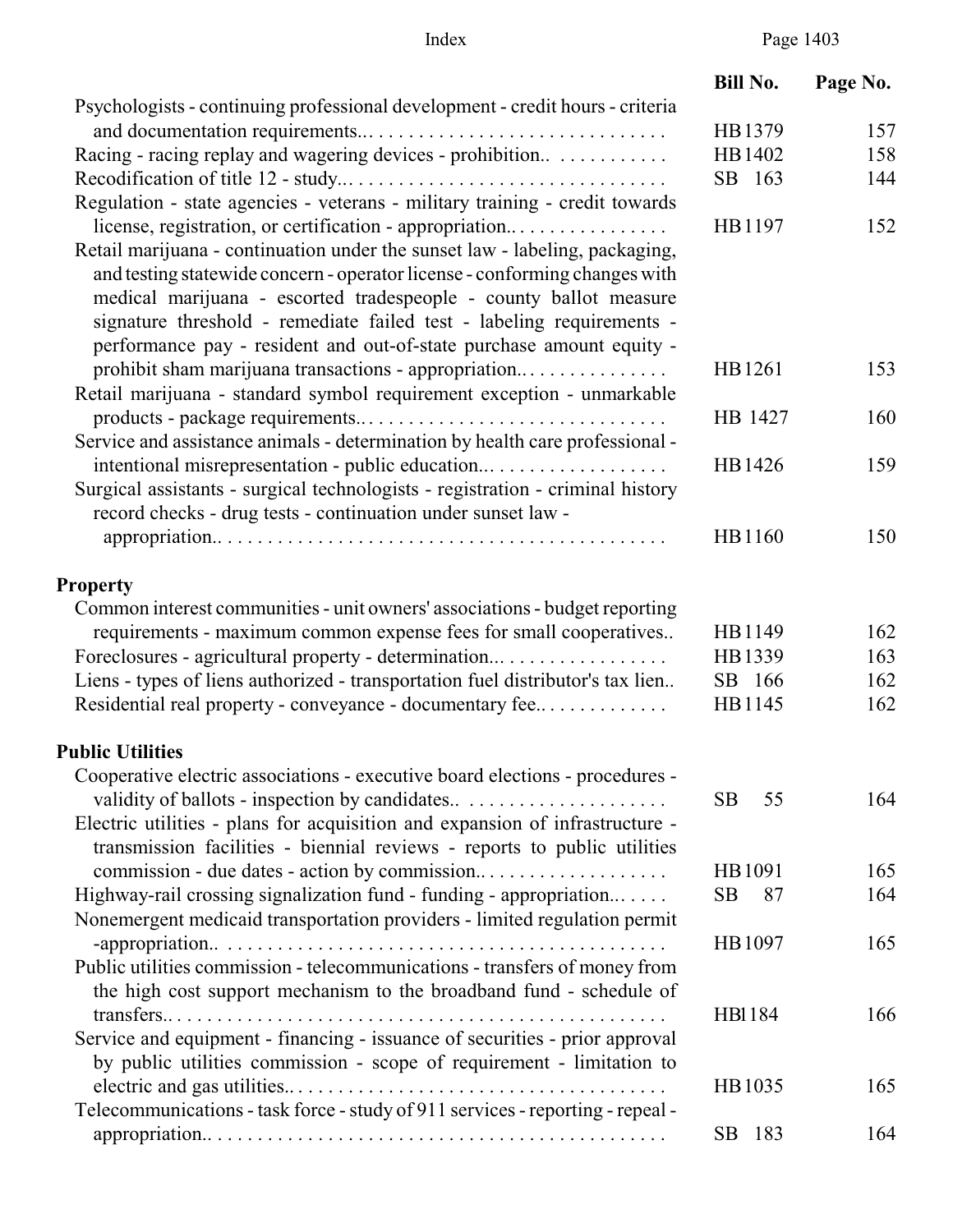|                                                                                                                                                      | <b>Bill No.</b>             | Page No. |
|------------------------------------------------------------------------------------------------------------------------------------------------------|-----------------------------|----------|
| Telecommunications relay services - surcharge - application to wireless<br>and voice-over-internet-protocol service - applicability - appropriation. | HB1414                      | 166      |
| Transportation - funding - rail safety under MAP-21 program - required                                                                               |                             |          |
| matching grant to qualify for federal funds - appropriation                                                                                          | HB1186                      | 166      |
| <b>Statutes</b>                                                                                                                                      |                             |          |
| Committee on legal services - sunset review process - recodification                                                                                 | HB1192                      | 64       |
|                                                                                                                                                      | <b>SB</b><br>$\overline{4}$ | 168      |
|                                                                                                                                                      | SB<br>189                   | 168      |
| <b>Taxation</b>                                                                                                                                      |                             |          |
| Appeals of tax bills - requirements and options available for taxpayer when                                                                          |                             |          |
| appealing a department of revenue final determination - requirements for                                                                             |                             |          |
| taxpayer when appealing a district court ruling to an appellate court                                                                                | 36<br><b>SB</b>             | 169      |
| Income tax:                                                                                                                                          |                             |          |
| Credit for low-income housing - extension of tax credit allocation                                                                                   |                             |          |
| period - modifications to provisions exempting credit allocations                                                                                    |                             |          |
| to developments in counties impacted by a natural disaster from                                                                                      |                             |          |
|                                                                                                                                                      | HB1465                      | 178      |
| Credit for rural primary care preceptors training students matriculating                                                                             |                             |          |
| Deduction for costs incurred in performing wildfire mitigation                                                                                       | HB1142                      | 173      |
|                                                                                                                                                      | HB1286                      | 176      |
| Deduction for entering into a qualified lease with an eligible beginning                                                                             |                             |          |
|                                                                                                                                                      | HB1194                      | 175      |
| Reduction in taxable income - first-time home buyer savings account                                                                                  |                             |          |
|                                                                                                                                                      | HB1467                      | 178      |
| Tax credit for alternative fuel motor vehicles - fixes specified dollar                                                                              |                             |          |
| amount for credits - allows assignment of tax credit to a financing                                                                                  |                             |          |
| entity - makes used motor vehicles ineligible unless the motor                                                                                       |                             |          |
|                                                                                                                                                      | HB1332                      | 176      |
| Tax return form - voluntary contributions - extension of military family                                                                             |                             |          |
|                                                                                                                                                      | HB1349                      | 177      |
| Insurance companies - tax on insurance premiums collected - rate reduction                                                                           |                             |          |
| for maintaining home office or regional home office in the state                                                                                     | SB 165                      | 170      |
| Property tax - classification of residential land if property is destroyed by                                                                        |                             |          |
| natural cause - flexibility of time period to reconstruct or relocate                                                                                | 12<br><b>SB</b>             | 169      |
| Property tax exemption:                                                                                                                              |                             |          |
| Qualifying seniors - administration and enforcement of                                                                                               |                             |          |
| Seniors and disabled veterans - reimbursement to local entities                                                                                      | HB1175                      | 174      |
| Revenue impact of 2010 tax legislation - tracking by department of revenue -                                                                         | HB1161                      | 173      |
|                                                                                                                                                      | HB1026                      | 172      |
|                                                                                                                                                      |                             |          |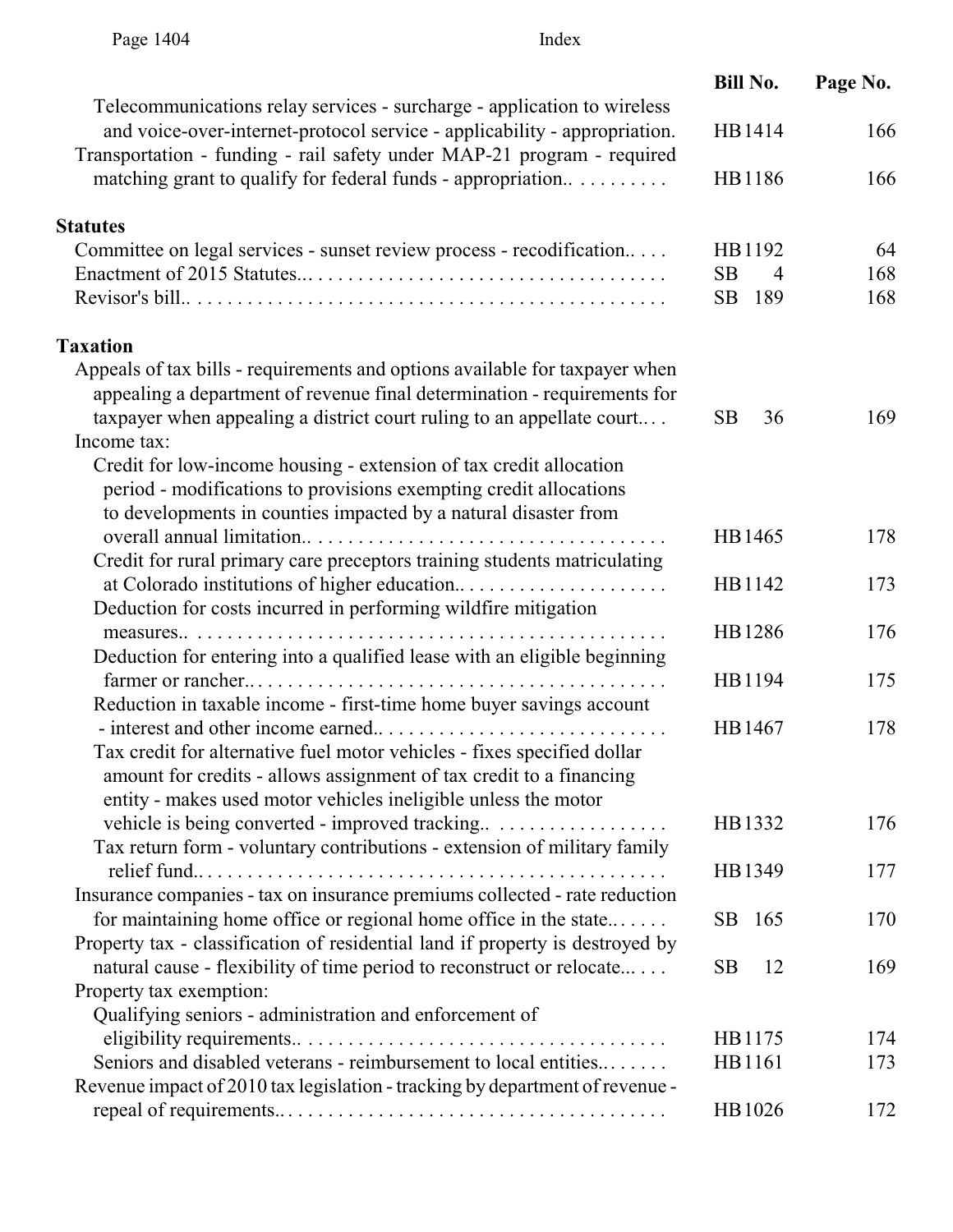|                                                                                 | <b>Bill No.</b>  | Page No. |
|---------------------------------------------------------------------------------|------------------|----------|
| Sales and use tax:                                                              |                  |          |
| Exemption for food, food products, snacks, beverages, meals, and                |                  |          |
| packaging for such food and meals provided to residents in certain              |                  |          |
|                                                                                 | HB1187           | 175      |
| Exemption for residential use of power or fuel - codify current                 |                  |          |
|                                                                                 | HB1457           | 177      |
| Exemptions - new and used aircraft - number of days allowed in the              |                  |          |
|                                                                                 | HB1119           | 172      |
| Machinery and machine tools - processing recovered materials                    | SB 124           | 170      |
| Sales tax - licensing - department assigns location for local collection        |                  |          |
| requirements - retailer held harmless if assigned location incorrect            | SB<br>50         | 170      |
| Severance tax - reserve - refunds - income tax revenue diversions - allocation  |                  |          |
|                                                                                 | 218<br>SB        | 172      |
| State tax expenditures - annual evaluation by state auditor                     | SB 203           | 171      |
| Voluntary contribution program - maximum number of funds appearing on           |                  |          |
| the income tax return form - immediate reestablishment of funds excluded        |                  |          |
| from 2015 form - reduction of minimum monetary amount of contributions          |                  |          |
|                                                                                 | HB1297           | 176      |
| <b>Transportation</b>                                                           |                  |          |
| Colorado state patrol - roadside memorials for fallen officers                  | HB1060           | 181      |
| Department of transportation:                                                   |                  |          |
|                                                                                 | SB 122           | 180      |
| Requirement to reestablish efficiency and accountability committee              | HB1172           | 182      |
| Designation of four-lane controlled-access highway as a county primary road     |                  |          |
|                                                                                 | HB1155           | 181      |
| Driver's license - fee increase - county clerk and recorder's portion -         |                  |          |
| licensing services cash fund - retesting surcharge - procedure for              |                  |          |
| permanent lawful resident to retest - highway users tax fund -                  |                  |          |
|                                                                                 | HB1415           | 183      |
| Motor vehicles and traffic regulation:                                          |                  |          |
| Idling of unattended vehicles - exceptions - local authorities                  | HB 1122          | 181      |
|                                                                                 | HB1298           | 183      |
| Statewide transportation advisory committee:                                    |                  |          |
|                                                                                 | HB1018           | 180      |
| Voting rights for Southern Ute and Ute Mountain Ute tribe members               | HB1169           | 182      |
| Statewide transportation plan - consideration of military installation needs    |                  |          |
|                                                                                 | HB1061           | 181      |
| Transportation commission - study of commission districts                       | HB1031           | 180      |
| <b>Water and Irrigation</b>                                                     |                  |          |
| Colorado river water conservation district - subdistrict formation - petition - |                  |          |
|                                                                                 | <b>SB</b><br>145 | 185      |
|                                                                                 |                  |          |